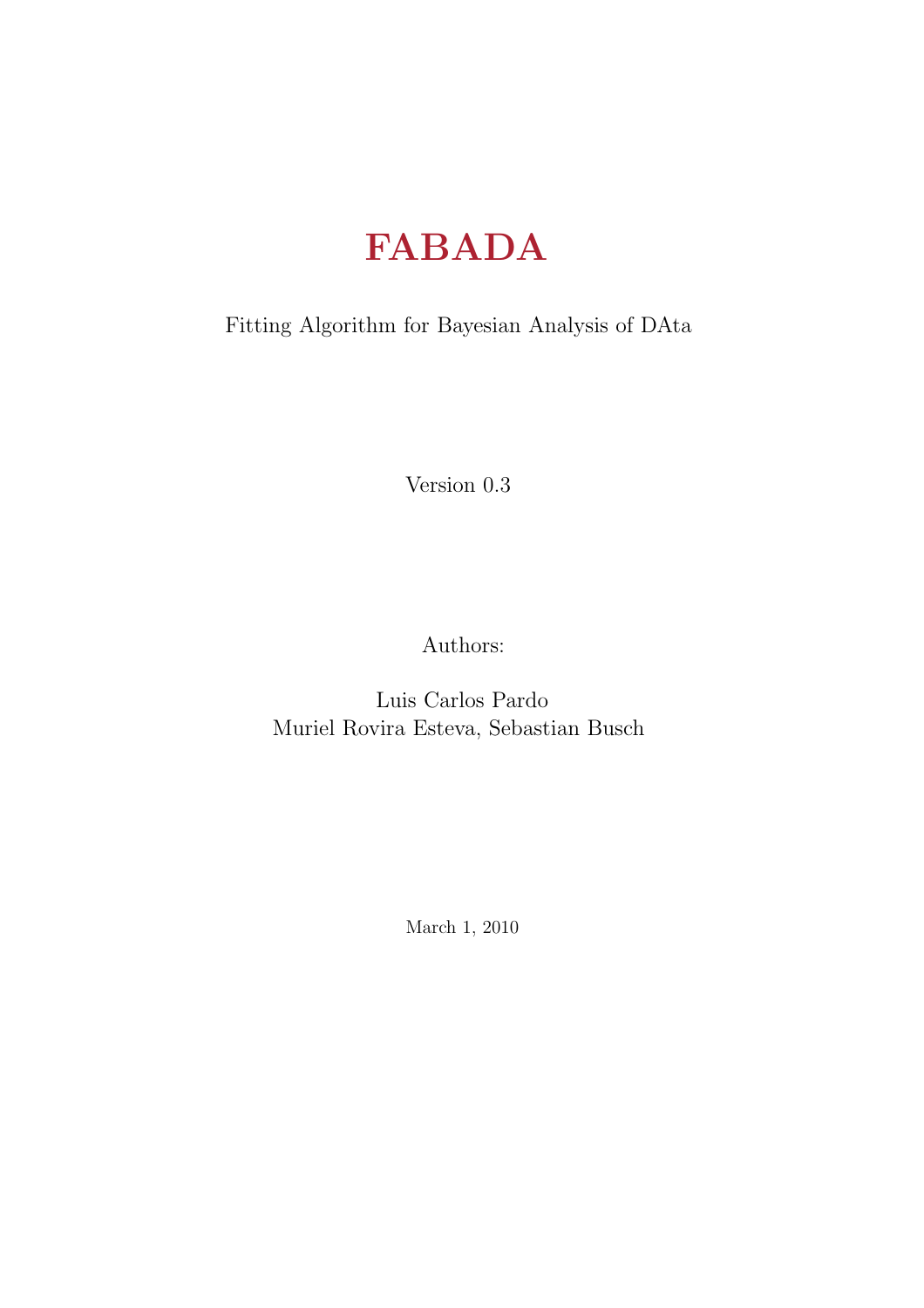# **Contents**

| Introduction |              |                                                   |            |
|--------------|--------------|---------------------------------------------------|------------|
| I.           |              | <b>FABADA Usage</b>                               | V          |
|              | <b>Usage</b> |                                                   | vi         |
|              | 1.           |                                                   | vi         |
|              | 2.           |                                                   |            |
|              |              | 2.1.                                              |            |
|              |              | <b>Parameter File</b>                             | хi         |
|              |              | <b>Output Files</b>                               | xvii       |
|              | 3.           | Out file                                          |            |
|              | 4.           |                                                   |            |
|              | 5.           |                                                   |            |
|              | 6.           |                                                   |            |
|              | 7.           |                                                   |            |
|              | 8.           | Initial fitting file                              |            |
|              | 9.           |                                                   |            |
|              | 10.<br>11.   |                                                   |            |
|              | 12.          | File with parameter information from PDF's xx     |            |
|              |              |                                                   |            |
|              |              | <b>Adding a new Fit Function</b>                  | xxii       |
| П.           |              | <b>Tutorial</b>                                   | xxiii      |
|              |              | The simplest case: fitting a Gaussian             | <b>XXV</b> |
|              | 13.          |                                                   |            |
|              | 14.          |                                                   |            |
|              |              | A more complicated case: fitting with convolution | xxxiii     |
|              | 15.          |                                                   |            |
|              | 16.          |                                                   |            |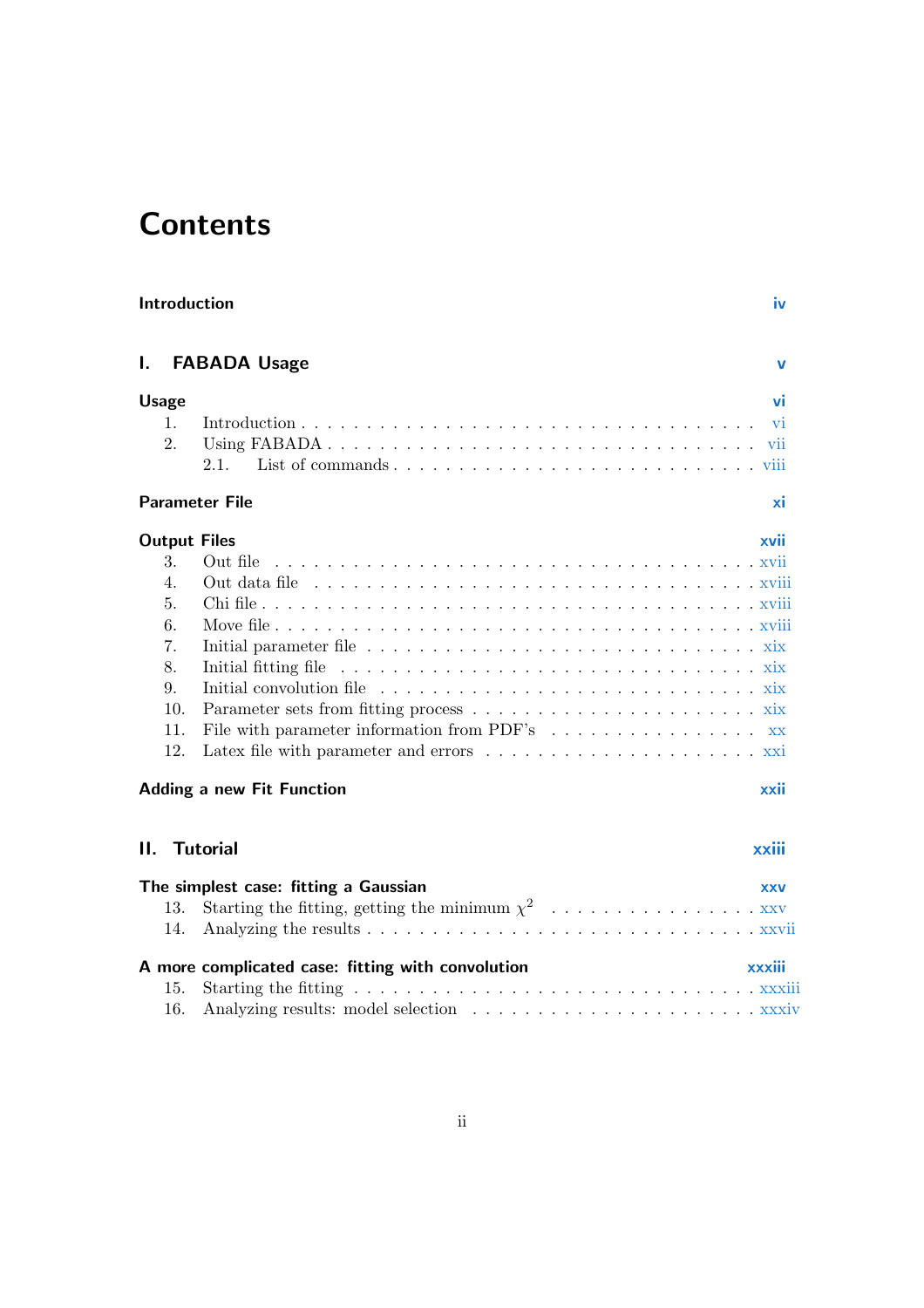#### Contents

| Simultaneous fitting of several data sets<br>Starting the fitting $\ldots \ldots \ldots \ldots \ldots \ldots \ldots \ldots \ldots \ldots$<br>17. | xxxix |  |  |
|--------------------------------------------------------------------------------------------------------------------------------------------------|-------|--|--|
| <b>III.</b> Appendix                                                                                                                             |       |  |  |
| Functions currently included in the code                                                                                                         |       |  |  |
| PLT files generated that may be changed                                                                                                          |       |  |  |
| <b>Known Bugs</b>                                                                                                                                | xlvi  |  |  |
| <b>Index</b>                                                                                                                                     |       |  |  |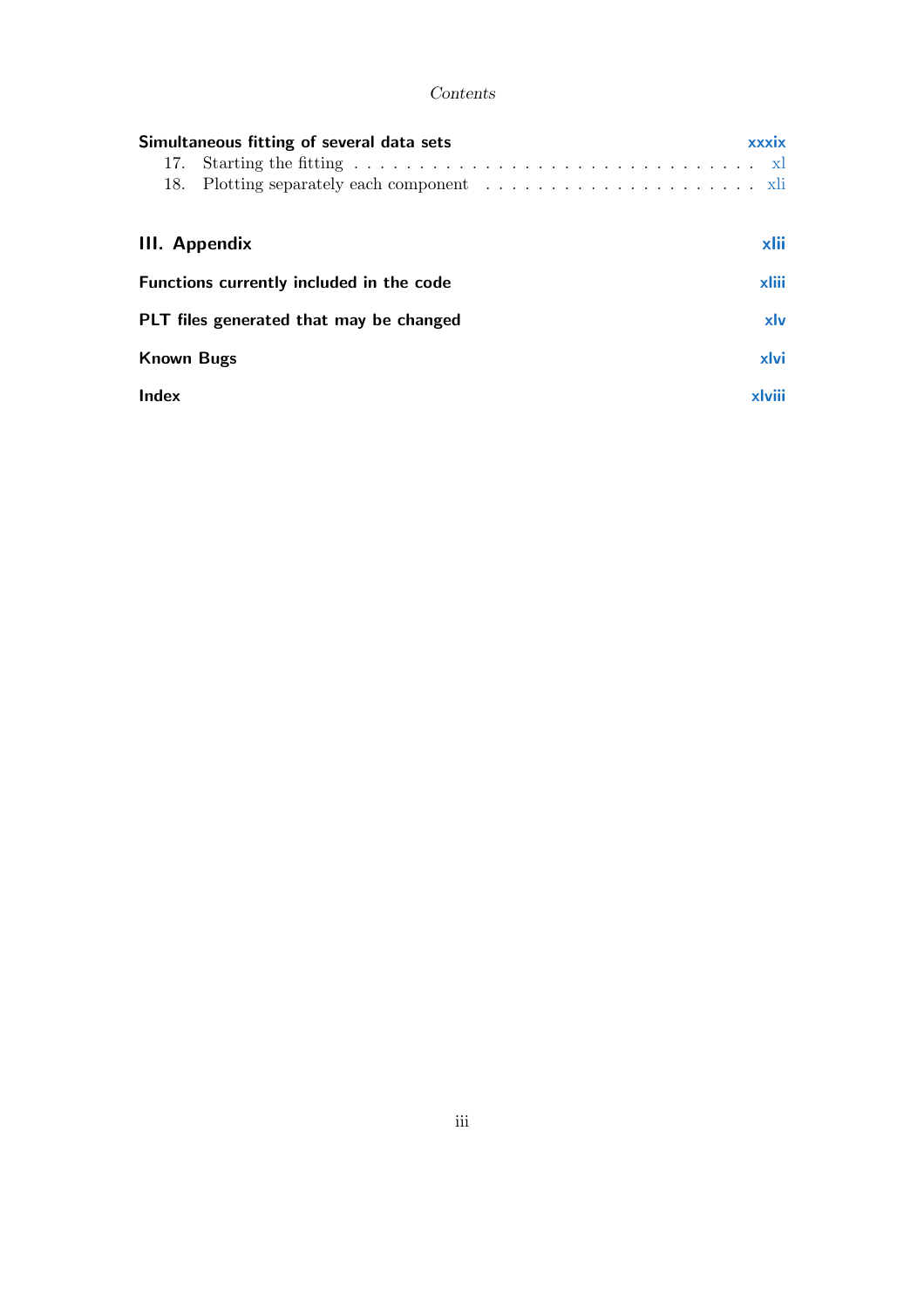# Introduction

Is it really worth adding a parameter to my model, to fit better the data? If yes, when should I stop?

Come on! that is clearly not fitting data, why is this program fitting stacked?

Which of the models I am fitting is better?

Are there more than a combination of parameters that would result in a "good fitting"?

The fitting scientist

FABADA is a software developed in order to perform Bayesian Data Analysis in a simple way, being therefore applicable in a great number of cases. In a few words the program works "simply" varying randomly the parameters of your fitting model, and accepts those that are compatible with your data and its experimental error. In this way the probability distributions functions (PDF's) of the model parameters are obtained. In order to perform model selection, the program also calculates the probability distribution functions associated both to the likelihood and the classical chi-square figure of merit. You can find more information in the following paper arXiv:0907.3711v3 [physics.dataan] [1].

The program is written in plain foratran77, is an open code so that you can add any function you want, and works both for Linux and Windows systems. The graphics are generated from a data file, and then simply displayed using gnuplot (so, it is not "integrated" in the program, and therefore you may always have access to all data generated by the program). If you find this software interesting and you use it for your own research please cite this paper arXiv:0907.3711v3 [physics.data-an] [1], and write one of the authors an e.mail with the reference. It would be nice to know that so much effort was not wasted time.

This software can be found at: http://gcm.upc.edu/members/luis-carlos/bayesiano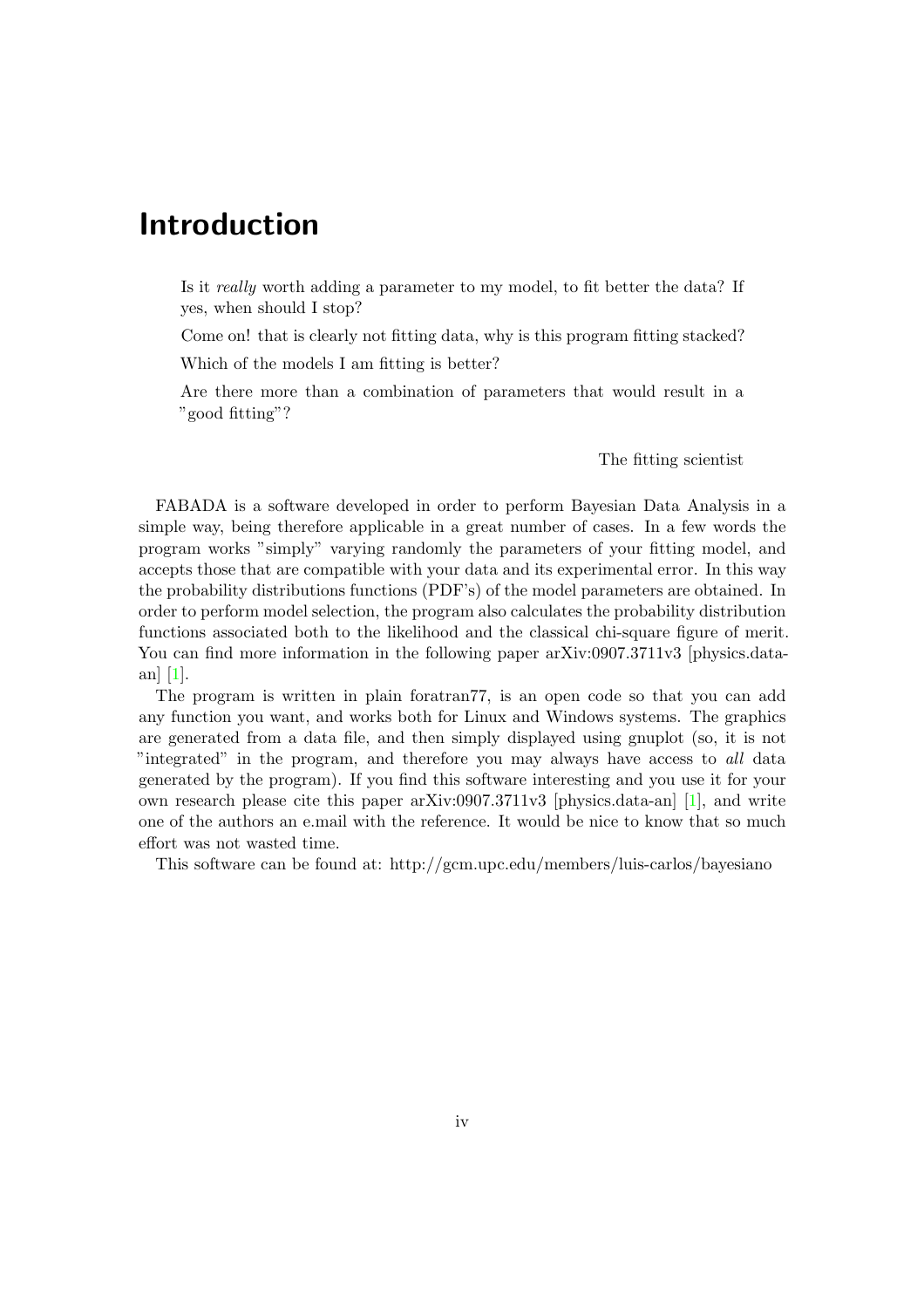Part I.

# FABADA Usage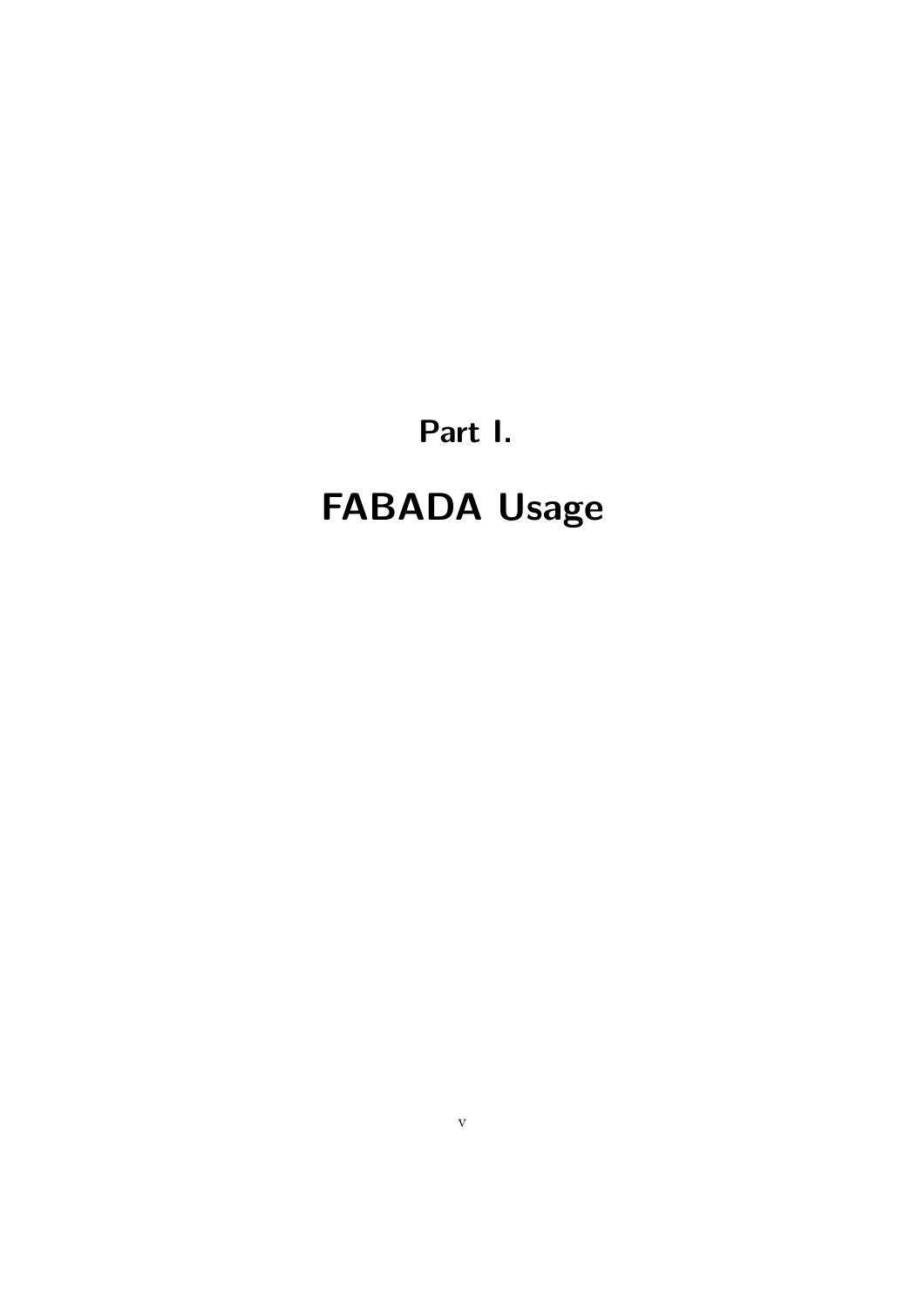### 1. Introduction

What FABADA does is to generate in every step a new set of parameters randomly. These parameters will be accepted or rejected if they are consistent with the experimental data and its error (to know exactly how it works, please do read ??). This way of fiting/analyzing data has two advantages:

- In the fitting process sets of parameters that better fit the data are always accepted (sets of parameters that maximize the likelihood or minimize  $\chi^2$ ). BUT also parameters that do not fit the data so well, but are compatibles with experimental error, are accepted. In other words the program is capable to go "uphill" in the  $\chi^2 P_i$  hypersurface. This has the main advantage that the fit is quite robust, since it is not possible that the program gets stuck in local minima.
- In the analysis process, the program allows to obtain the probability distribution functions related to the parameters and to the figure of merit (likelihood or  $\chi^2$ ), allowing to perform model selection based on solid probabilistic grounds.

To control how every parameter is changed after an iteration, they have associated a "jump length", i.e. the maximum change allowed for this parameter (we will call this variable jump or sometimes move since that is the name in the fortran code). The choose of the jump values for each parameter is very important (see ??): if they are too small you will need a loooot of time to explore parameter space, if they are too large the procedure will jump like crazy between points that are away in the parameter space and therefore a lot of times "stupid suggestions" (parameters not matching at all the experimental data) will be proposed, that will of course not be accepted, wasting again a lot of computing time. Moreover, if the jump values are not correctly adjusted, it can happens that one parameter is almost never changed (it has a too big jump), while other parameter is always changed. To choose a proper value for the jump values we have added to the program an option to calculate these jumps automatically. In the par file the parameters concerning the jump options will be explained, and also in the first tutorial example this (important) topic will be addressed.

In a standard fitting process you would therefore first to create, or recycle, a parameter file, where all the information is contained. Then you would run the program interactively until the generated curve nicely fits the data. Once the agreement is "nice" you would then proceed to put numbers to the word "nice": you would obtain the PDF for all parameters and your figure of merit. Of course you can also use FABADA in a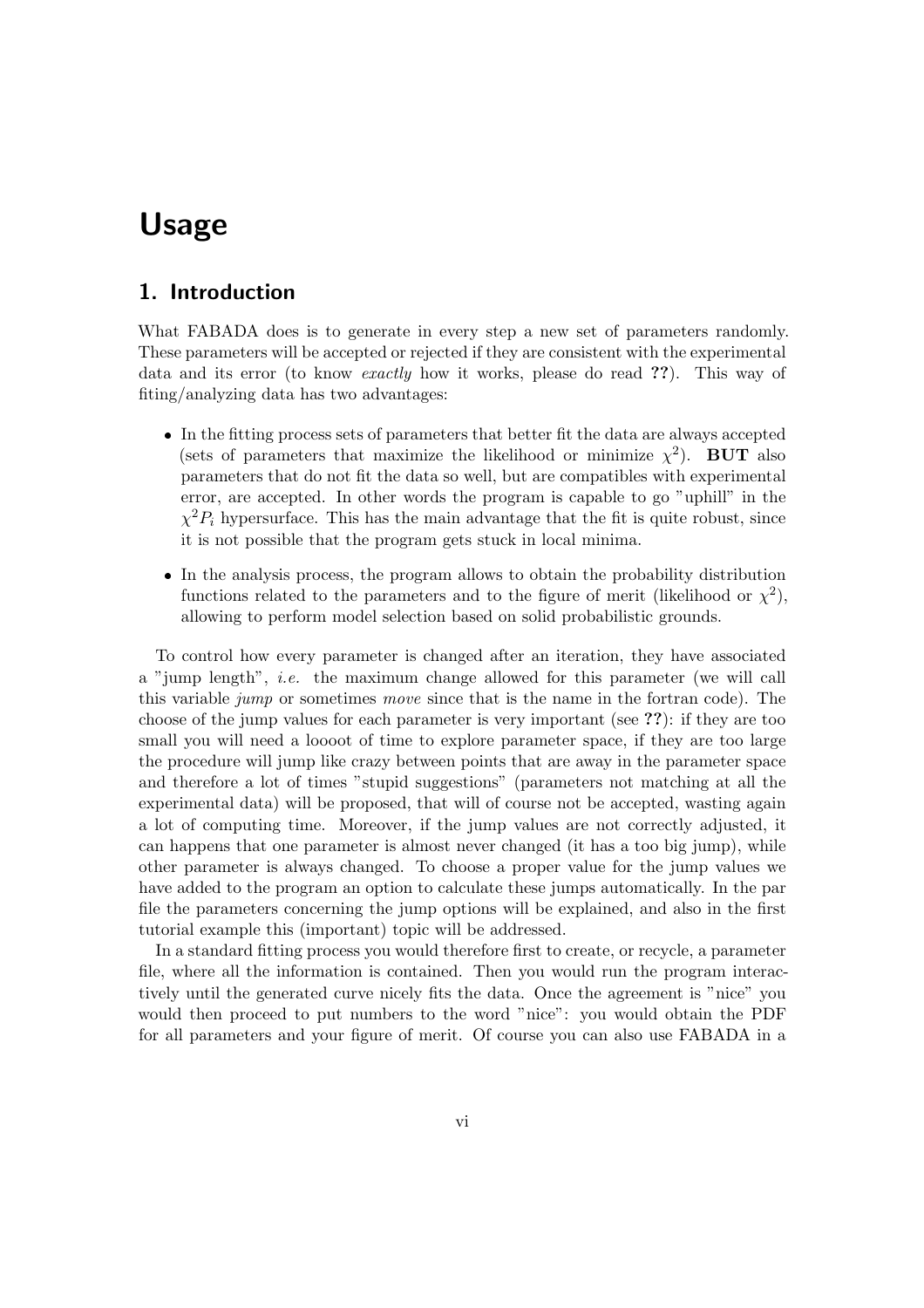frequentist way, and stop the process once you have obtained a "nice" fitting of data. This topic will be addressed in the chapter 2.1, and also in the first tutorial.

# 2. Using FABADA

To run FABADA you can type FABADA to execute the program, and then it will ask for the parameter file where all information concerning the fitting is. You can alternatively type "FABADA parameter.par" (parameter.par is whatever name of your parameter file), and then the program will start using the proposed parameter file.

There are two ways of working with FABADA:

- you can run it and when the fitting process is finished the program simply ends generating all output files.
- $\bullet$  or you can run it activating an interactive option (see 2.1). When the fitting process is over you can plot results and change the parameter file. This makes the fitting process much faster than working with an external plotting software and editor!

In any of the two cases, once you start to fit, FABADA will show in the screen a series of valuable information concerning the fitting:

- First of all the parameter file will be shown as the program reads it. That means that if the program has any problem you can detect where it is quite easy. A warning for windows users: if you execute FABADA clicking the executable, the window will close immediately if any error occurs, and so you will not be able see where the program crashes. It is a better option to open a DOS window, and then execute the program from there.
- Then the program will write the first five lines of the data (and the convolution function if the option is activated). If you do not have a column with a convolution function together with the data, the program will assign to this value m=666.6. The program will also write the number of points of your file, and the first and last point (again quite useful to detect errors).
- In next lines the number of step (written every nwrite steps, see description of parameter file), followed by the time needed to end the fitting, and the values of  $chi<sup>2</sup>$  for all functions together, and for each function will be shown.
- In the next line is written the percentage of times that a change of parameters was unsuccessful (nochange). This percentage reflects the times that a proposed set of parameters is "stupid", i.e. implies a too big increase of  $\chi^2$ ). Then it is shown the times that the proposed parameter sets made  $chi^2$  go down (chidown), and go up (chiup). If you are at the beginning of the fitting you should have mostly no changes, and changes that make  $\chi^2$  go down. In the analysis process changes that make chi go down and up should be circa the same.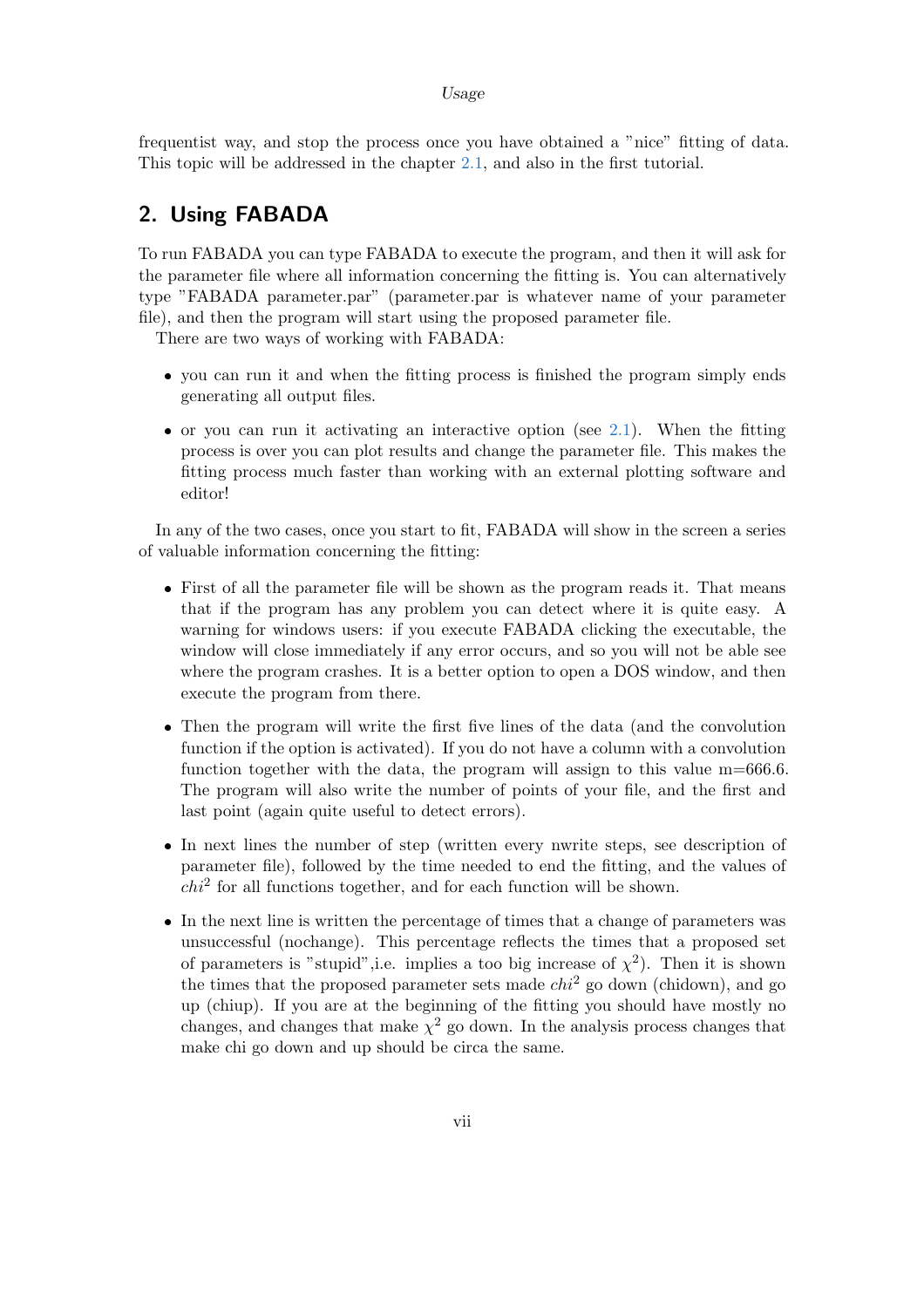If the program is doing nothing (nochange=100%), you may have quite oft one of the following problems: whether the jump values for your parameters are extremely big, or you are stacked in a local minimum. To avoid the first problem change the jump parameter (obvious) using the "reset" option explained in the next chapter. If you are stacked in a local minima just increase the "temperature" of your fitting. Of course the problem may come for any other reason, but those are the most common.

 Between the first time and the second time the program shows , in addition to the aforementioned information, the real estimated time for the whole process. This time is "real" in the sense that is measured having into account the first two steps of the fitting.

#### 2.1. List of commands

Once the fitting is over, if you have the interactive option switched on, you can use one of the following commands (you can obtain them also by typing h or help in the program prompt):

#### Help options

- hf available functions for fitting
- hp plt files to plot the figures. Usefull only if you are brave and want to change them.

h or help shows this list

#### Plot/Show options

- print the default option is to show the plots in the screen. However if you type print, the program will generate an \*.eps file to export figures. Type again print if you want to change again to see plots in the screen
- ps or p1 plot function 1, i.e. the function in the first line (see parameter file)
- pg or p2 plot function 2, i.e. the function in the first line (see parameter file)
- pi plot function i (in i line of parameter file)
- pchi plot the values of  $\chi^2$  as a function of the iteration step: nice to get a hint if the fitting is going OK
- pc plot contours  $\chi^2 P_i, P_j$
- pcs plot contours and its surface  $\chi^2 P_i, P_j$
- pparchi plot  $\chi^2$  of a parameter
- pgpar or 1 plot the probability distribution of a parameter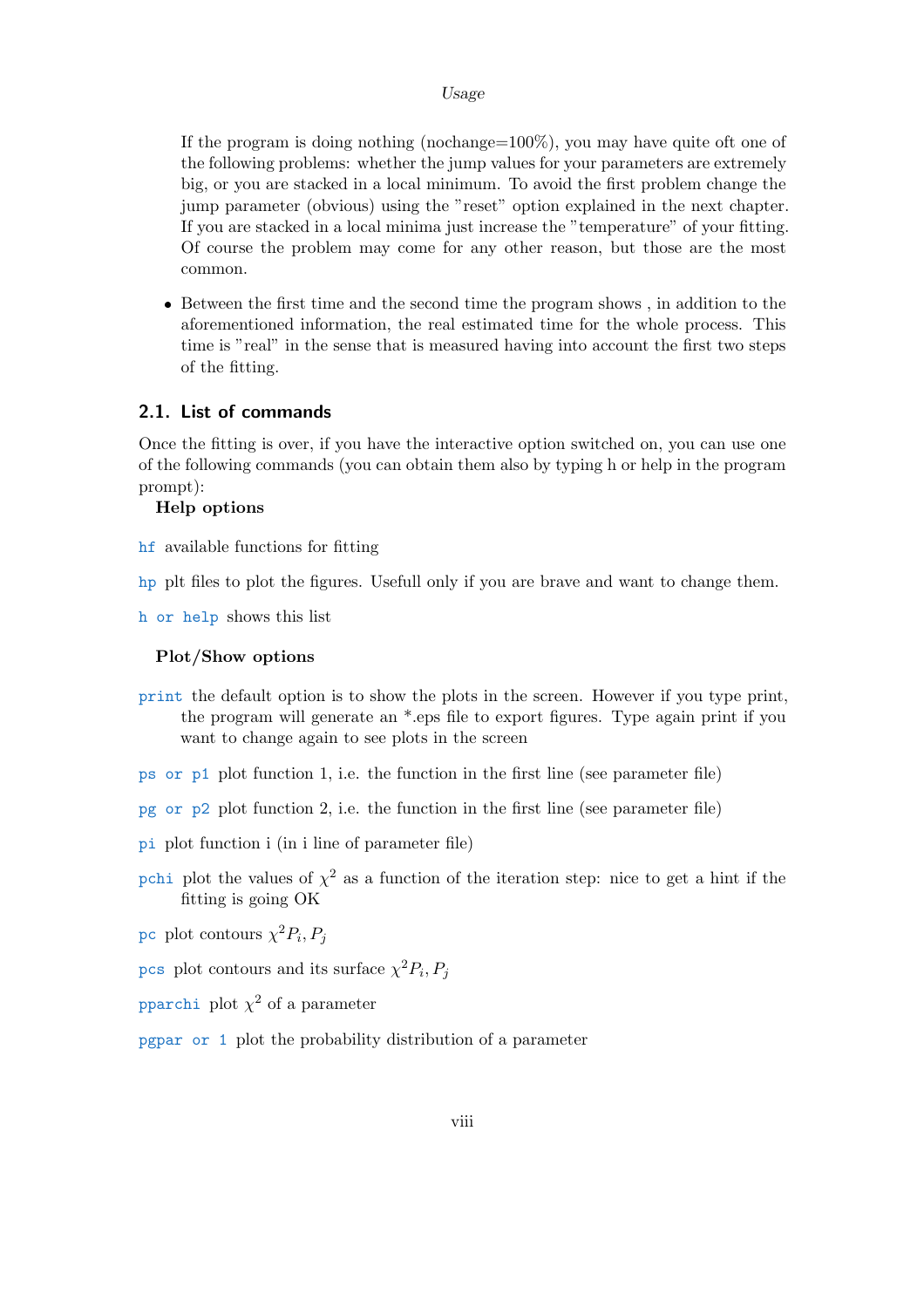pcg plot probability contours

pcgs plot probability contours and its surface

pki plot each peak for function i defined at the end of the parameter file

gnn or nn plot with linear axis

glx or ln plot log. scale for X

gly or nl plot log. scale for Y

glxy or ll plot log. scale for X and Y

par see parameters

showd see all distances, when fitting the intramolecular structure of molecules. Unfortunately this option MUST be activated changing the fortran code!!!

showpmin see parameters giving the minimum chisquare,i.e. the maximum likelihood.

showmol generates the molecule to be seen with rasmol, if you are fitting the intramolecular structure of a molecule.

showchi shows the calculated  $\chi^2$  for every function

#### Fitting options

c continue fitting (more iterations for the fitting process)

cp load par file and continue fitting. Will read the par file and start fitting. All previous results are lost!

e edit parameter file

reset set the jump values all "equal". If option r (relative) is chosen: they will be set as  $a \%$  of the value of the parameter. If they are absolute (a), the given number will be the jump value. If set to zero NO parameter will be changed (of course!). This option is interesting when you are away from the best fitting. Then the automatic option to set parameter jump sometimes get nuts since we are not in a minimum of the parameter space! Then you have to reset the values to a reasonable value.

end,fin end program

FABADA receipt to cook a nice FABADA, ho!

#### Calculation options

cc calculate contours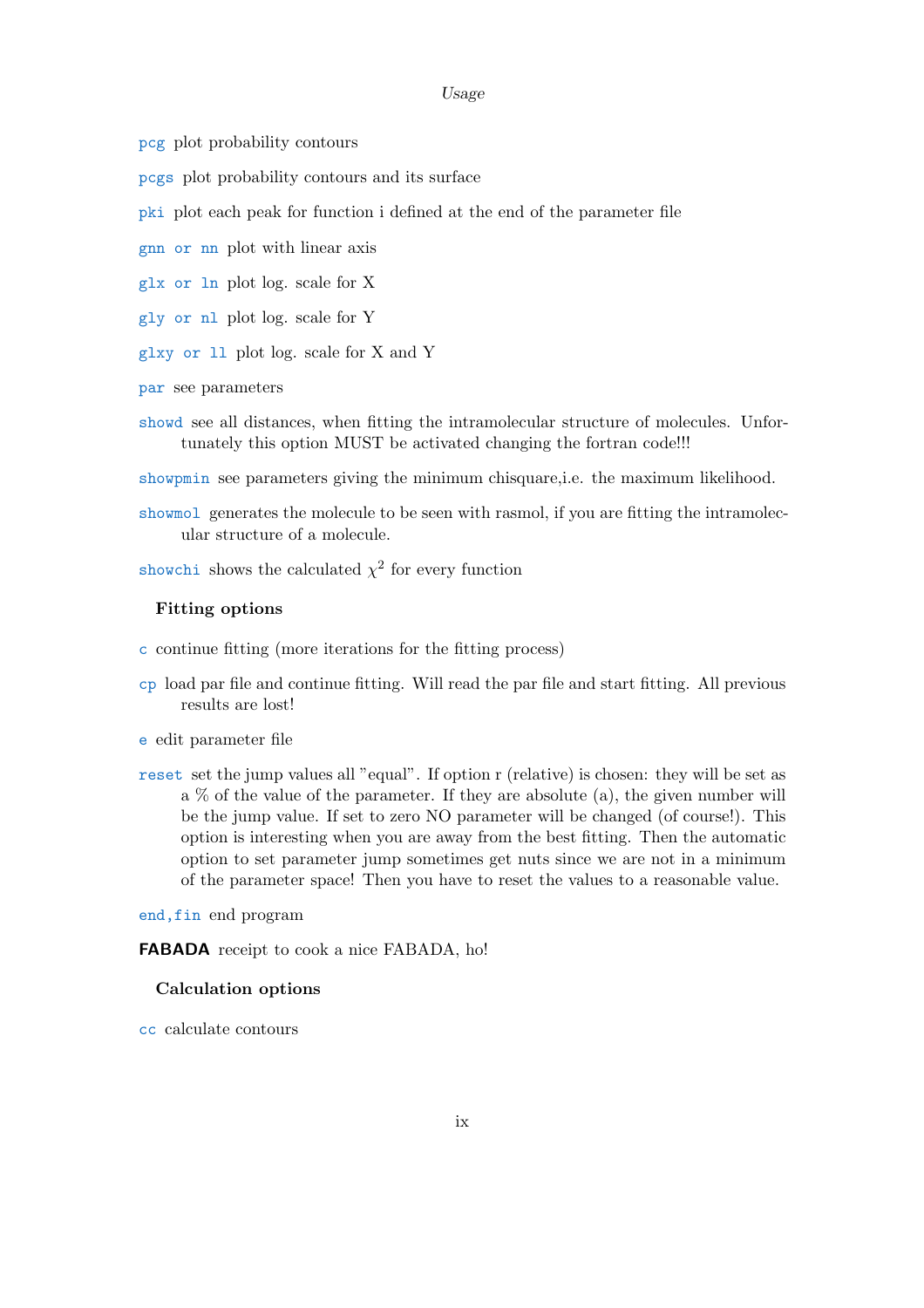cgparpar calculate contours using the Markov chain. Therefore you must have a Markov chain, i.e. saving the parameters obtained in each iteration of the program. This is done activating the option in the par file (be cautious, such files are enoooormous!).

covar calculate sqrt(covar) matrix from the Markov Chain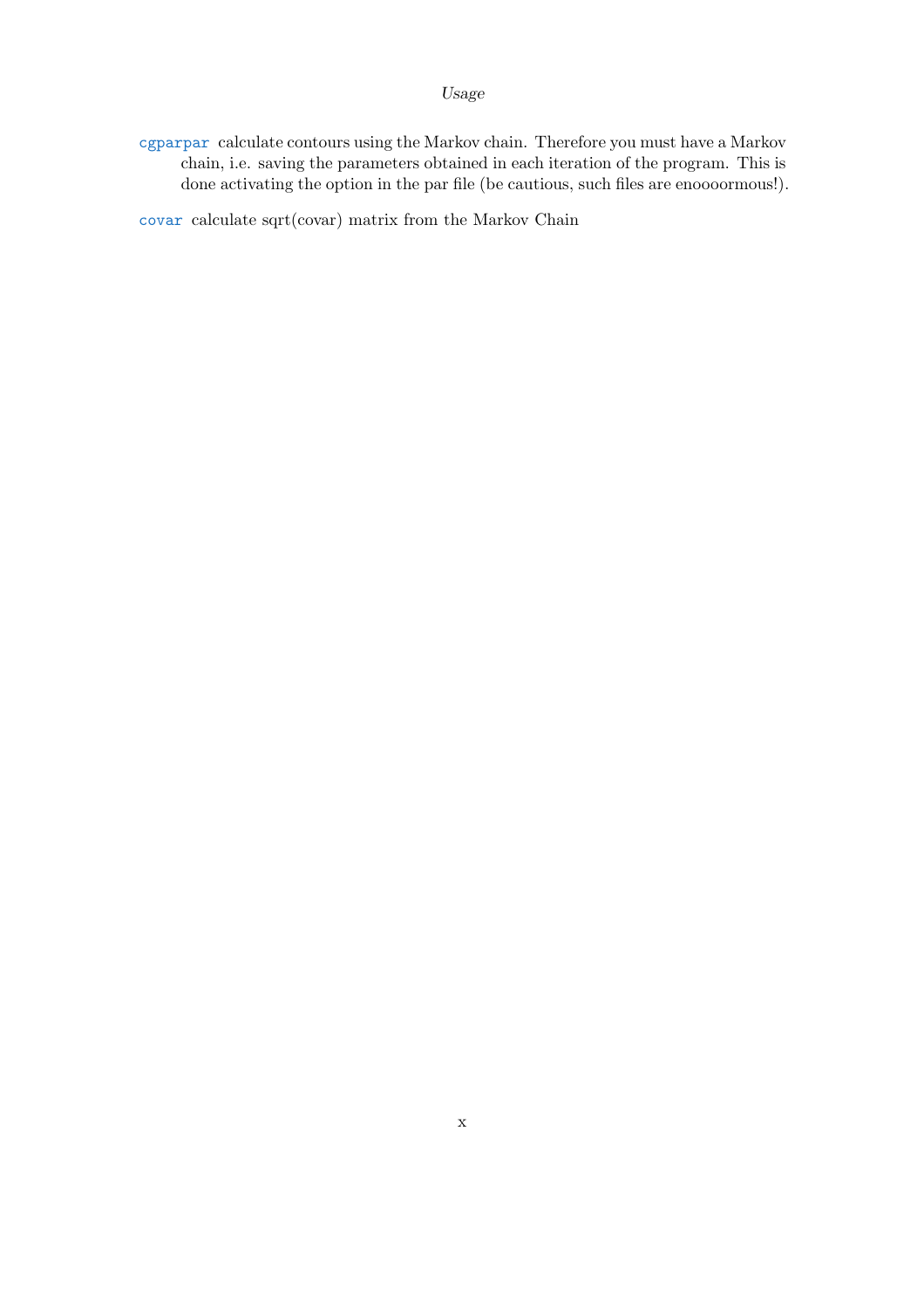The parameter file is used to control the fitting process, as well as the analysis process. This parameter file is at the very heart of FABADA, and rules the way it manages the files, and the way parameters are changed. It also has some useful options as to set parameters equal, or convolute with a function. Some options are still in development, and so it is warned: use them at your own risk ;-).

And that is the description of the parameter file:

Line 1: title interactive plt nfunc

```
title [character*15]
```
is the name of the file without any consequences, but nice to know what are you working with ;-)

#### interactive  $[0/1]$

0: ends program after running par file.

1: asks for further instructions. Activates the dialog option

plt  $[0/1]$ 

1: makes standard graphs.

0: allows fine-tuning of graphs. To know which plt file corresponds to which kind of graph see the appendix, or type "hp" when running FABADA. This option seems to work, but is not fully tested...

nfunc  $[0 < nfunc \leq 20]$ 

Number of data sets to be fitted within this par file: allows multi-dataset fitting.

Line 2: description line: nomin nomout log Nint xmin xmax fitting option Line 3: nomin nomout log Nint xmin xmax fitting option

#### nomin [character\*40]

 $x-y-dy$  text file with the data points. You can provide the errors in this file for each point  $dy$ , or you can set the errors as fixed with a value (see next lines!), in this case data set is only a text file  $x-y$ , or if it contains errors they will not be used.

#### $log [n / 1 / cf]/ c]$

n Take the values of data as they are: do nothing (common option!). If this option is chosen, the following line must be deleted (that is the line with the convolution options).

l if you want to transform your data to logarithmic scale (not fully tested but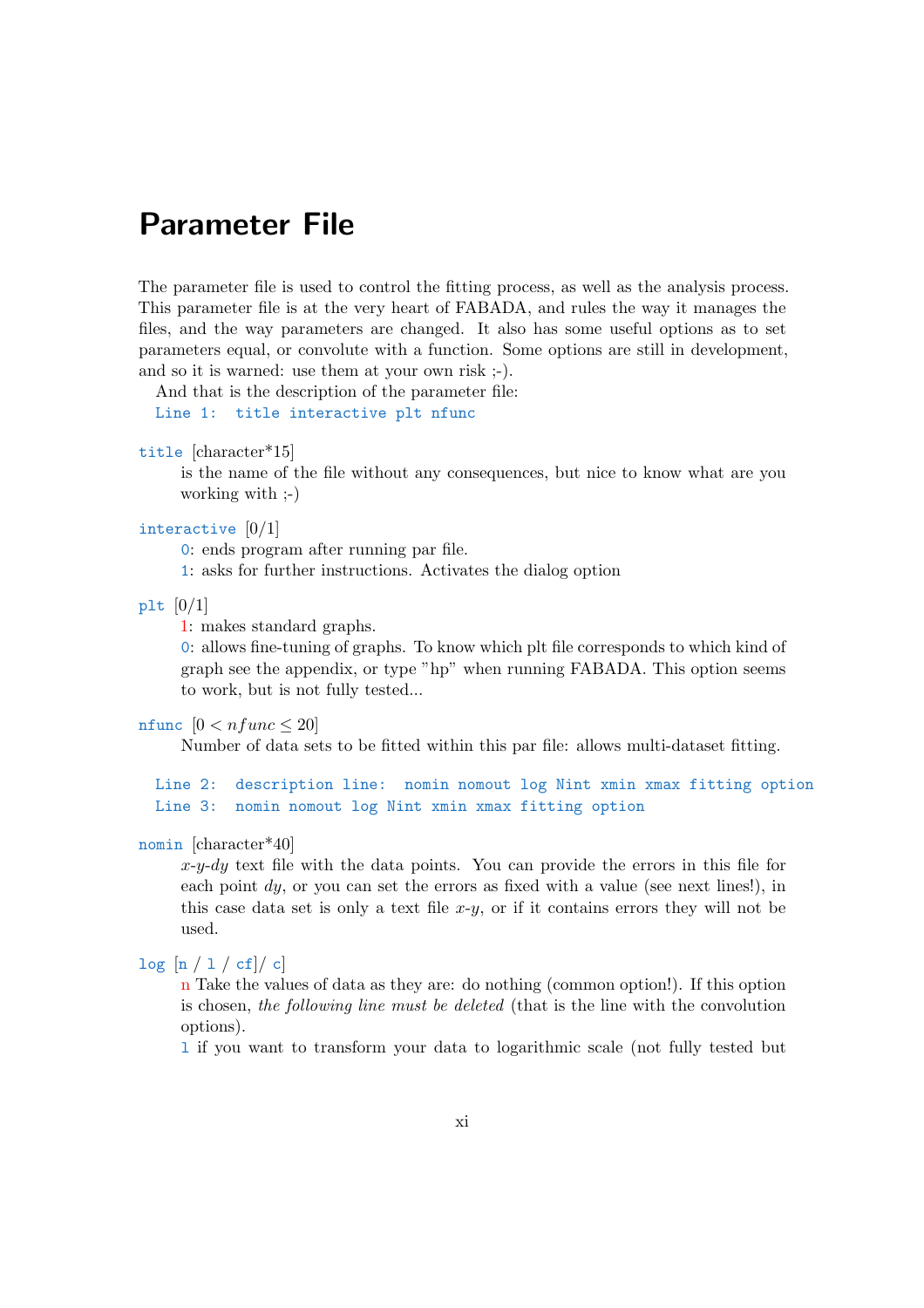#### seems to work).

cf convolves the fitting function with the data set specified in the following line. c convolves the fitting function with the data contained in the third line of the input data file. If this option is used your function should contain  $x=0$  to indicate the program where is the starting point of the convolution function. This option was originaly designed for fitting molecular structures.

#### Nint [Nint $\epsilon$  N]

if set to 0 program will do nothing about that.

If not set to zero  $\neq 0$ , the number of points you want your functions to be interpolate (nice option to speed up the beginning of a fitting process.)

#### nomout [character\*40]

File only with the output functions. It has not all information (see output file), but it is very easy to introduce in standard software...

#### xmin  $(\epsilon \mathbb{R})$

minimal  $x$  value that is used for fitting

#### xmax  $(\epsilon \mathbb{R})$

maximal  $x$  value that is used for fitting

#### fitting option  $(\epsilon \mathbb{N})$

number of the fitting function. 0 means no fitting, and will not be had into account for calculating  $\chi^2$  (in fact even the input data file is not going to be read!)

Line 4: nameconv xmax zero. This line is only written if the convolution option is activated (log=cf in the previous line)

#### nameconv [character\*15]

file to perform convolution, will be called resolution further on (in the case of neutrons would be Vanadium data)

#### xmax  $(\epsilon \mathbb{R})$

data will be convoluted from -Xmax to Xmax. If using vanadium for QENS analysis, be sure that your resolution is zero above and below this value!!!

#### zero  $(\epsilon \mathbb{R})$

Where is the 0 of your resolution? if set to negative value, the maximum of the resolution function will be chosen.

AGAIN: do not write this line if you do not make convolution!!!!! (did we warn you already??)

Line 5: nomout nomchisq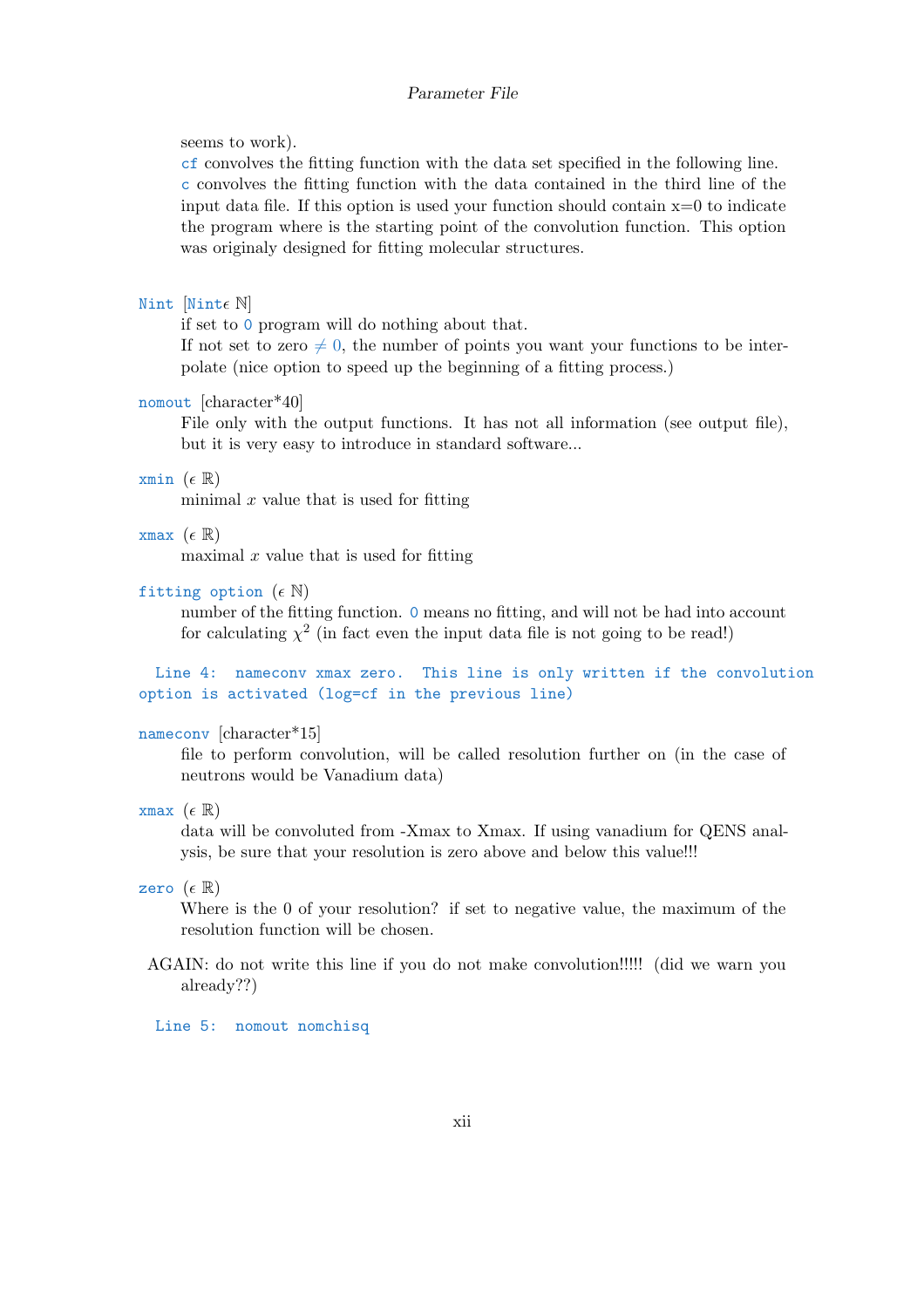```
nomout [character*40]
```
output filename. it will write EVERYTHING (last parameter values, bet fit parameter values, final  $\chi^2$ , reduce  $\chi^2$ , and a lot of useful information.

#### nomchisq [character\*40]

It will write the value of  $\ell h^2$ , and the acceptance ratio for each parameter. If the program is nicely working, at the end of the fitting the acceptance rates for ALL parameters should be equal (more or less).

Line 6: Temperature

```
Temperature [\epsilon \mathbb{R}]
```
This parameter "modifies" the experimental errors in this way: error=Temperature\*dy, where dy is the data error, therefore: if set to zero, the minimum of  $\chi^2$  will be found. In this case the program works (unfortunately) in a frequentist way. If set to  $T=1.0$ : errors will be had into accountie. the program will admit set of parameters that increase  $\chi^2$  within the error of the data. If set to a big value (100.0) program will fit poorly, but will explore a lot of the parameter space... nice option at the beginning of a fit, if you have no idea about the initial values for you parameters!

Line 7: Sigmaexp(i) (as many as nfunc!)

Sigmaexp $(i)$  should be set to 0.0, if errors are included in the data file. Should be set to any other value if all the errors of your data are the same. (of course you can also set it to 0 and write the same number in the third line of your data file!). If it is set to a negative values then the probability distribution function of the experimental points around the expected values is set to a Poisson PDF.

Line 7: Npar

Npar  $1 < Npar \leq 100$  number of parameters of the fitting functions (also called models or hypothesis).

Line 8: ncic nwrite

ncic How many cycles the program will do.

nwrite Each how many cycles you want the program to write output files, and to actualize the jump of the parameters if the automatic option is activated.

Line 10: varpar gpar incgpar incgchi notused

varpar [0/1]

If set to 0 parameters will be changed one by one: this should be the standard option!!.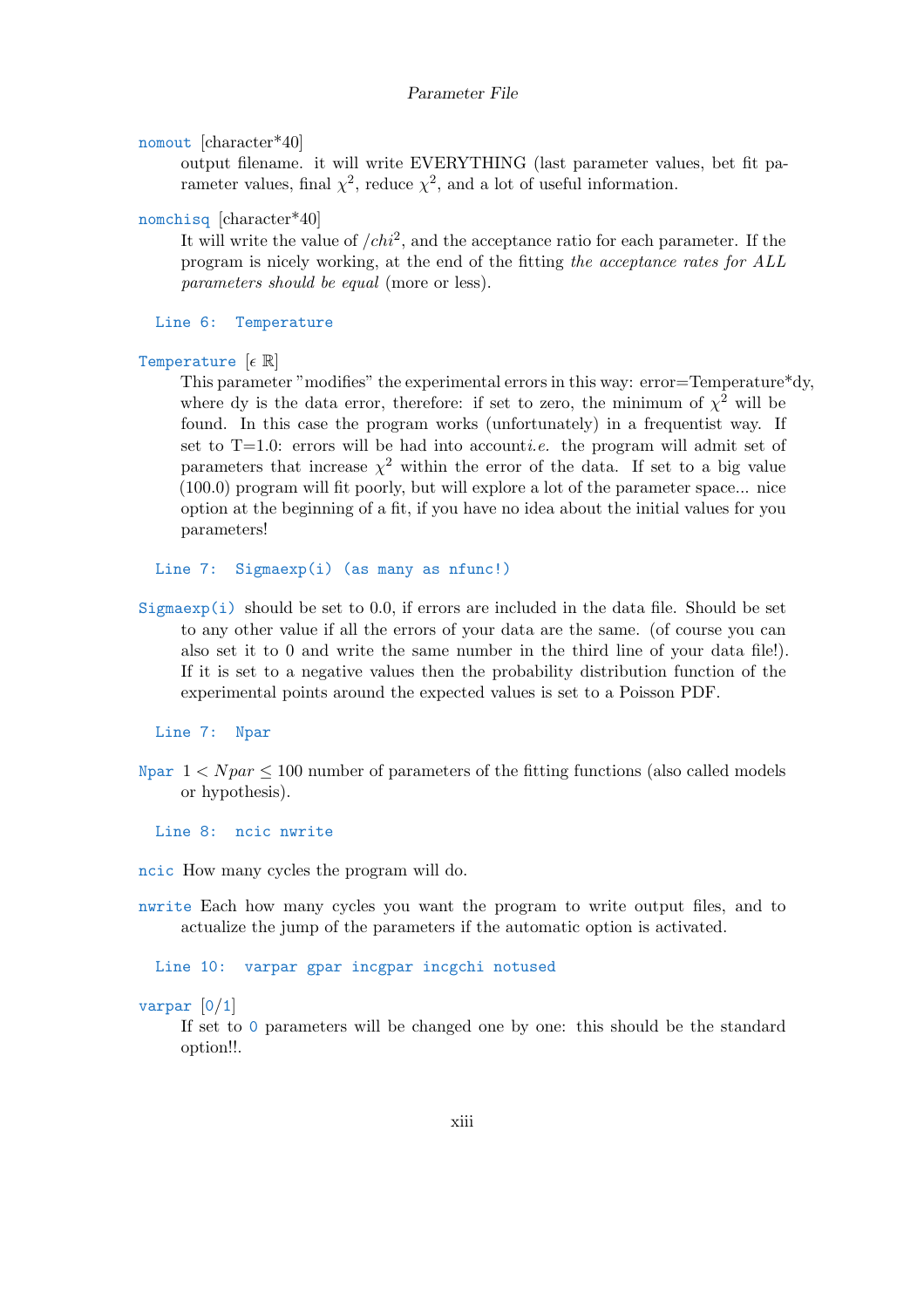If set to 1 all parameters will be changed at the same time. The last option could seem to be faster, but it is only at the very beginning of the fitting process, afterwards is very difficult that ALL parameters go into the direction of a better fitting. Moreover all the Bayesian analysis crashes with this option. Only use if you really know what you are doing ;-).

#### gpar [0/1/2/3]

0: to not calculate PDF of parameters.

1: do calculate PDF.

2: Do calculate PDF, and write each step the parameters resulting of the fitting process (the program created then a huge file MMchain.dat depending on the number of iterations).

3: Do the same as before but ONLY write in MMchain.dat the parameters when all output files files are saved (number of steps defined in the previous line)

incgpar Size of the PDF boxes: they will be set to jump÷incgpar.

incgchi Binning of  $\chi^2$  (usually 0.1 is reasonable, but have a look at your values of  $\chi^2$ !!!)

notused Archeoparameter: is no longer used, but kept to make old parameter files working... and who knows, maybe it'll be used in the future

#### Line 11: annealing

annealing [0/1]

annealing: This option changes the temperature of the fitting, and therefore allow the fitting process to relax to the best parameter combination, when parameters are poorly initialized. This option is designed for complicated functions with a lot of relative minima. Unfortunately has not been extensively used, and therefore is not fully tested.

Line 12: step Tin Tfn incT

step Number of steps to change temperature

- Tin Initial temperature of the fitting
- Tfn Final temperature of the fitting
- incT Step of the fitting (together with the number of steps to change temperature sets the ramp for the annealing)

Line 13: convergence factor (cfc)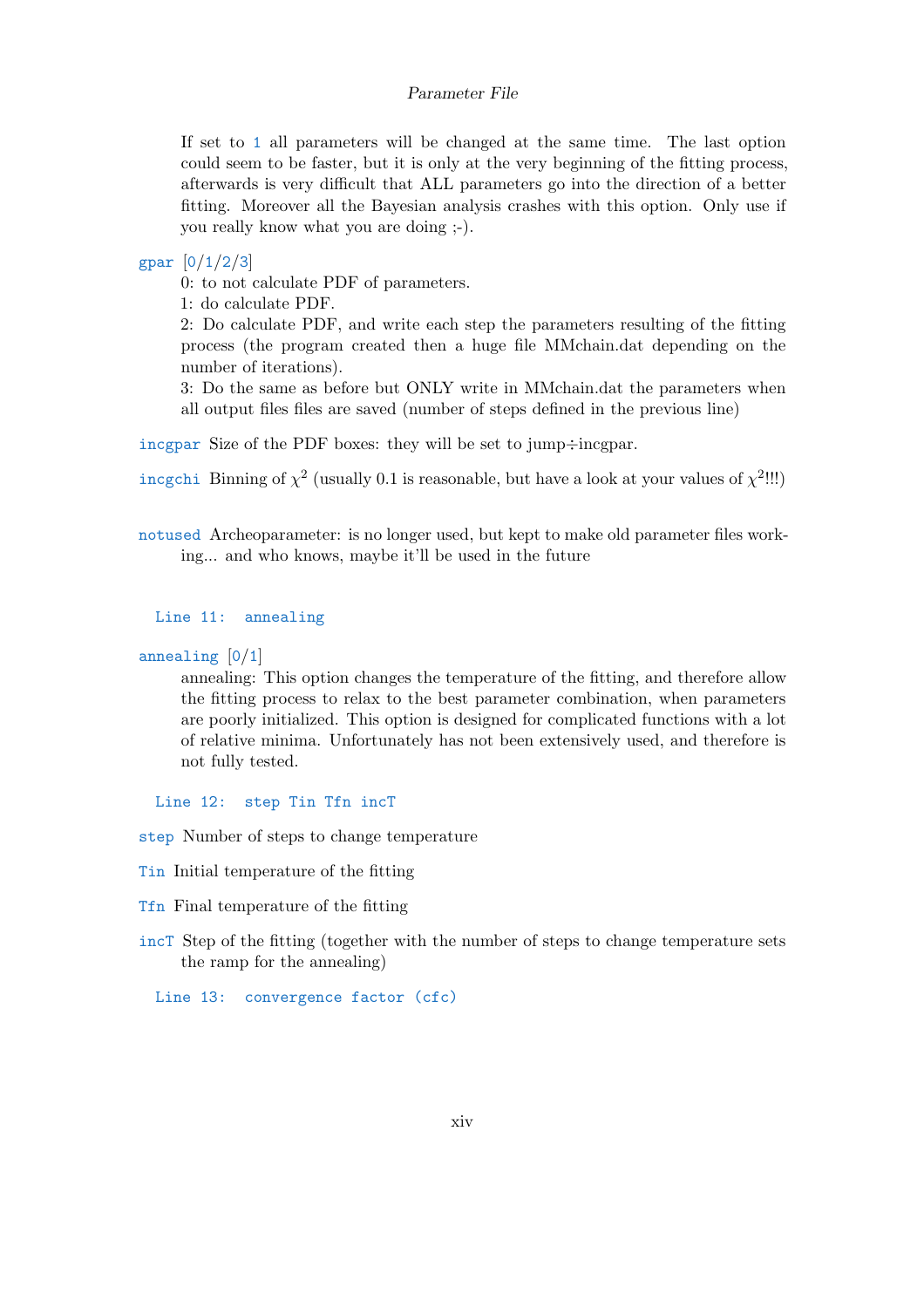cfc Used only when you want to calculate automatically the jump of the parameters. They will be set in such a way that the average acceptance of a proposal of parameter set will be cfc, and that the acceptance for each parameter will be cfc/Npar, in this case.

Now the parameter file starts with the description concerning how to change each parameter. The order of the parameters is not important, but **IT IS** important the first number that tells the program which parameter is it.

Lines 14 and so on: orden namepar logpar move parmin parmax

- orden Number of the parameter. This number identifies the parameter and should never be changed!
- namepar is only a label, and DOES NOT identify the parameter. but helps quite a lot
- logpar n: normal. a: automatic, and therefore the convergence factor will be used. The jump will be adjusted with a twofold objective: ALL parameter must have the same acceptance ratio, and this ratio should be equal to cfc/Npar (cfc defined in the former line). al: automatic but parameter jump can not be greater that a percentage of the parameter. l: log scala. Parameters will be changed in log scala, *i.e.*  $P_{new} = P_{old} + 10^{jump}$ .

par value of the parameter

move jump, the maximum move of this parameter.

parmin minimum parameter value allowed (lower boundary of prior)

parmax maximum parameter value allowed (upper boundary of prior)

Lines 22: nig (number of equalities between parameters) nig following lines: ign, parig(1,ign)

ign number of parameters you want to set equal

 $\text{parig}(1, \text{ign})$  the number of the parameters set to be equal. For example if you want parameters 4,6 and 8 to be equal, you should write  $3\,4\,6\,8$ , *i.e.* I want three parameters to be equal, and they are numbered as 4, 6 and 8 in the par file.

Lines 23+nig: nrel Number of relationships between parameters: should always be zero (nig=0) This option is not fully tested, and not to be used, unless you know exactly what you are doing.

Lines 23+nig+nrel: ncont (number of contours to be calculated Ncont follwing lines: contpari contparj namecont

Nc Number of contour plots to be plotted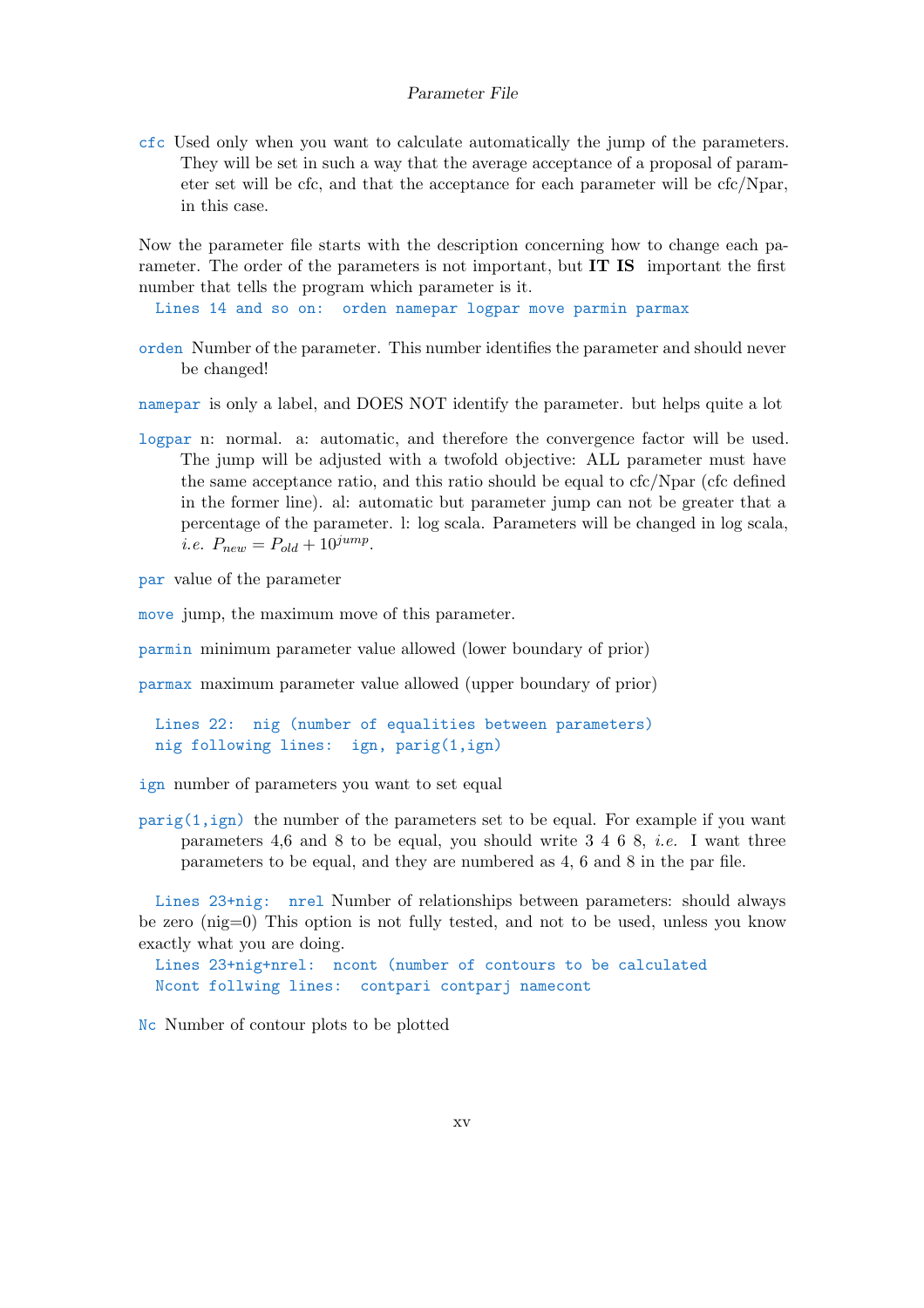Pari Parj namecontour Pari Parj: number of the parameters to calculate the contour plot. namecontour Name of the contour plot file

asd min max min max step step

ctminx ctmaxx ctminy ctmaxy ctdx ctdy

ctminx minimum value of X for contour plot

ctmaxx maximum value of X for contour plot

ctminy minimum value of Y for contour plot

ctmaxy maximum value of Y for contour plot

ctdx increment of X for contour plot

ctdy increment of Y for contour plot

#### npeaks

If you want to plot separately different components of your model (for example each peak separately if you have more than one), that is your option. npeaks should be set equal to the number of components. Otherwise write 0

#### nparpeak

number of parameters you want to force to be zero, or any other value. The other values will be set to that of the better fitting. If you type "0" (that is to say a peak with zero parameters) the program will assign the resolution to this peak.

#### parpeak,valpeak

parpeak number of parameter

valpeak value you want to force the parameter to be.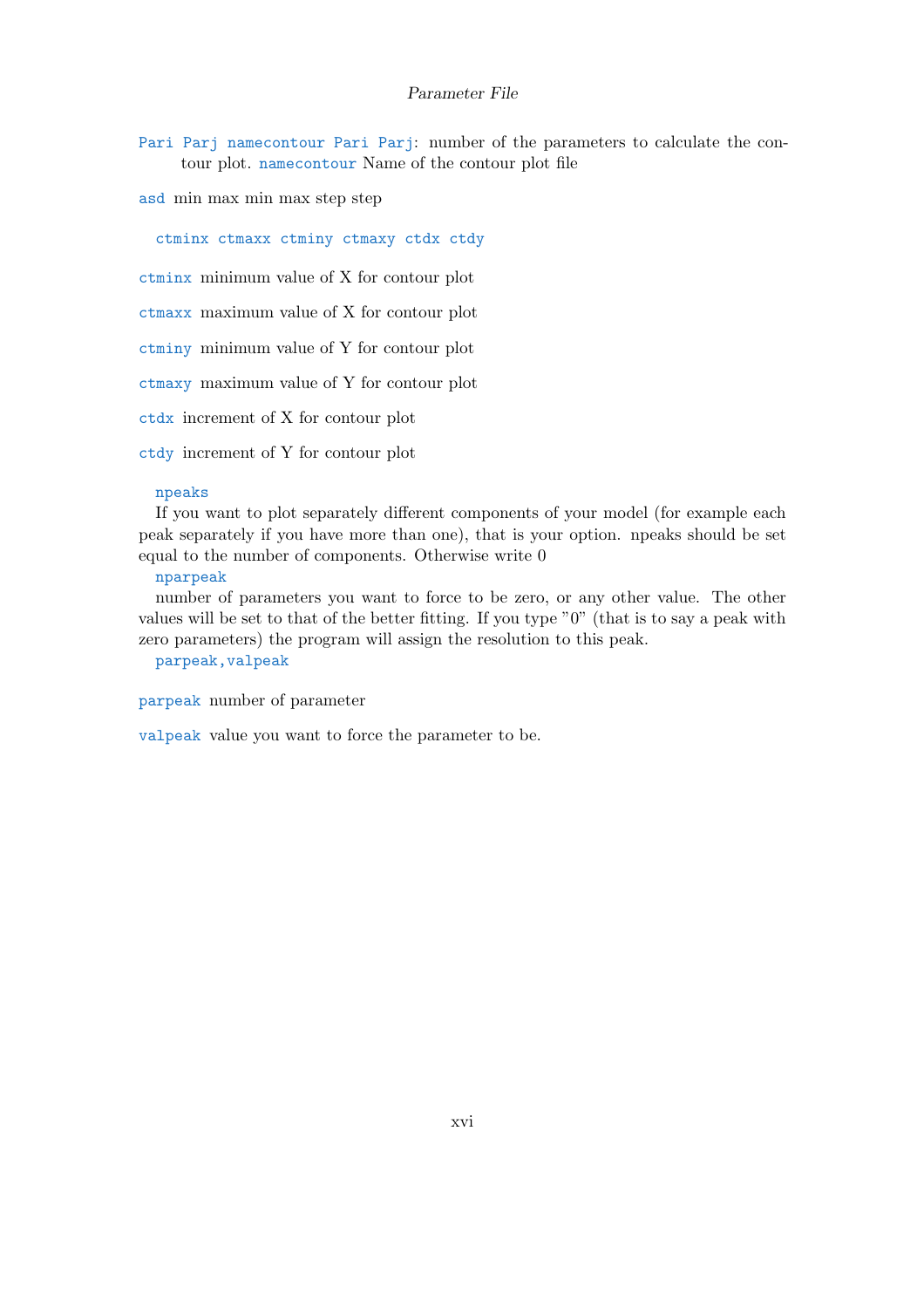# Output Files

## 3. Out file

name=user defined, saved always every nwrite The output file is thought to condense all information needed to reproduce a fitting, and the last results obtained with this fitting.

- The first part of the file is simply the parameter file (again). Parameters are those of the last step of the fitting process.
- $\chi^2$  (just in case:  $\chi^2 = \sum_{i=N}^{i=N} \frac{1}{2} \frac{y_i^{calc} y_i^{obs}}{\sigma^2}$  $\frac{-y_i}{\sigma_i^2}$  obtained for each fitted functions (when performing a multifit) followed by the  $\chi^2$  obtained for all functions together. If a function is NOT fitted, then  $\chi^2 = 0$
- Parameters that give the best fitting.
- a series of useful values:
- log(evidence): The evidence, when we use a  $\chi^2$ -like fitting is: *evidence* =  $\exp(-\chi^2_{mean}/2$ .  $\chi^2_{mean}$  is obtained making the mean value of  $\chi^2$  using the obtained PDF.
- -log( Lmax ): as before but using the minimum of  $\chi^2$  Lmax = exp - $\chi^2_{min}/2$
- log(evidence) AIC (-2ln Lmax  $+ 2k$ ): this is a frequentist approximation to the evidence
- log(evidence) BIC (-2ln Lmax + k ln N): this is another frequentist approximation to the evidence
- Bayesian complexity  $(\chi^2_{min} \chi^2_{atPDFmaximum})$  The Bayesian complexity should be equal to the number of parameters that you are actually fitted. For example if your model has three parameters, and you obtain a Bayesian Complexity of 2.5 (for example) your parameters are correlated. If you get a Bayesian Complexity greater than the number of your parameters, your model has too many information for so little data.
- Mean value of parameters, and parameters at the maximum PDF. They should be almost the same if you have a Gaussian like PDF (better: it is not symmetric around the mean values). Otherwise: do have a look at your PDF's: things are not as simple as you thought with your model! (=PDF is not Gaussian probably)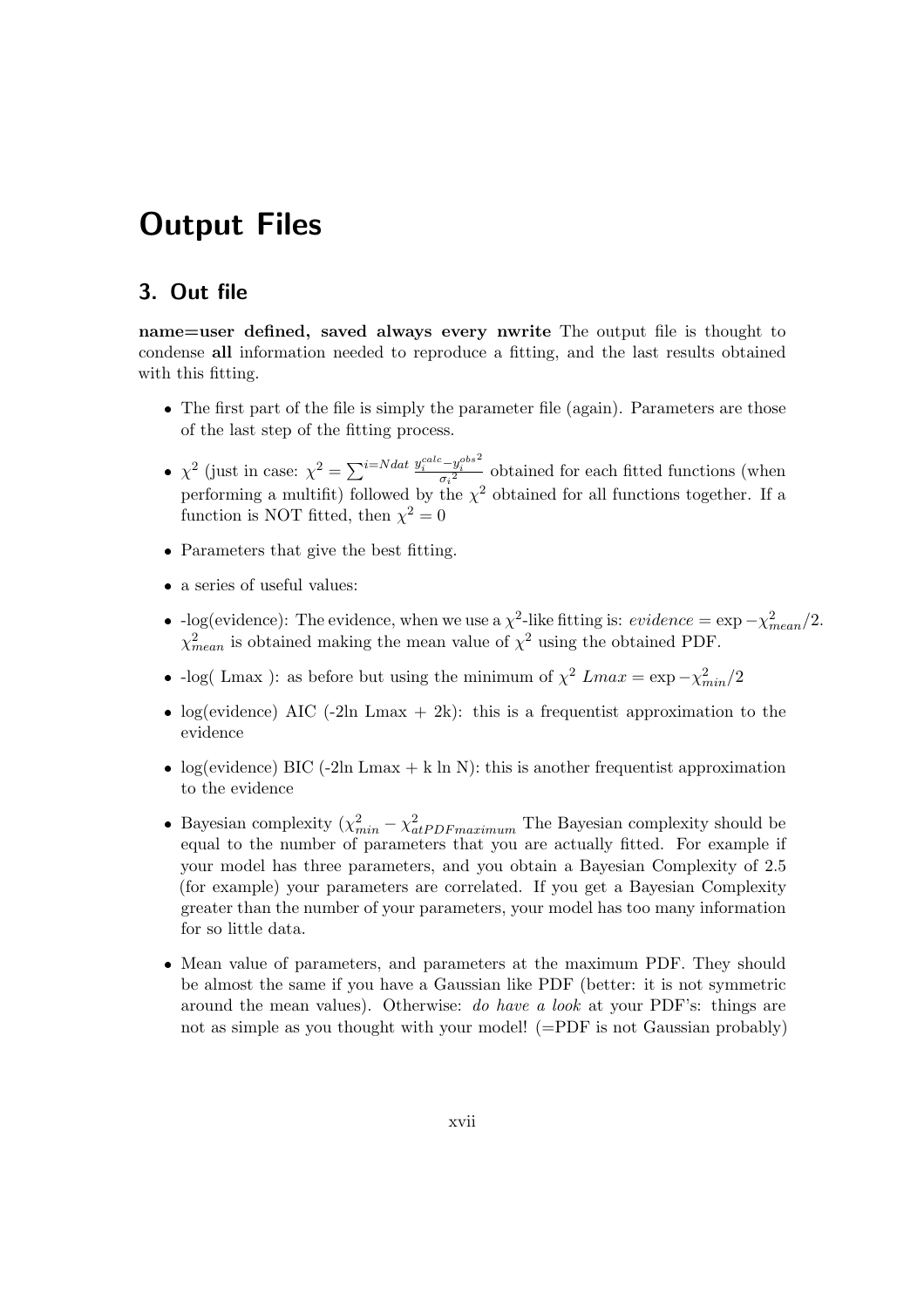#### Output Files

 The same information as with your output files: data and fitting. It is redundant, but it might be veeeery helpful when recovering the fitting you performed last week.

### 4. Out data file

#### name=user defined, saved always every nwrite

- **First line** Names of variables. They start with  $\#$ , since that is what gnuplot likes to plot data.
- next lines Simply the values of x you input function (ydat) the fitted function (ycalc) using the values of the parameters giving the best fit, and the difference between calculated and experiential data (diff).

### 5. Chi file

name=user defined, saved always every nwrite The description of the file is done by columns, not by lines. You will get the columns:

Cicle chitot nochange chidown chiup P1 P2 P3... Pn

- First column: cicle Number of steps.
- **Second column: chitot** The value of the total  $\chi^2$  added for all fitted functions.
- Third column: nochange Percentage of how many times parameters were not cahnged
- **Fourth column: chidown** Percentage of how many times a change of parameter made the  $\chi^2$  value go down
- Fifth column: chiup Percentage of how many times a change of parameter made the  $\chi^2$ value go up. Of course this value is zero if the temperature is set to zero (=only changes in parameters that decrease  $\chi^2$  are accepted.
- Sixth column and next: P1,P2... Percentage of how many times a parameter is changed (giving as a result a decrease or a increase of  $\chi^2$ . In a good fitting the values for all parameter should be equal among them, and equal to (chidown+chiup)/(Npar).
- **LAST columns** The values of  $\chi^2$  for each function. Makes sense only if more than one function is fitted.

### 6. Move file

name=move.dat, saved always every nwrite Again, this file is written to control if the fitting is developing correctly. It writes the values for the jump of parameters as a function of the step. Together with the previous file helps to solve problems when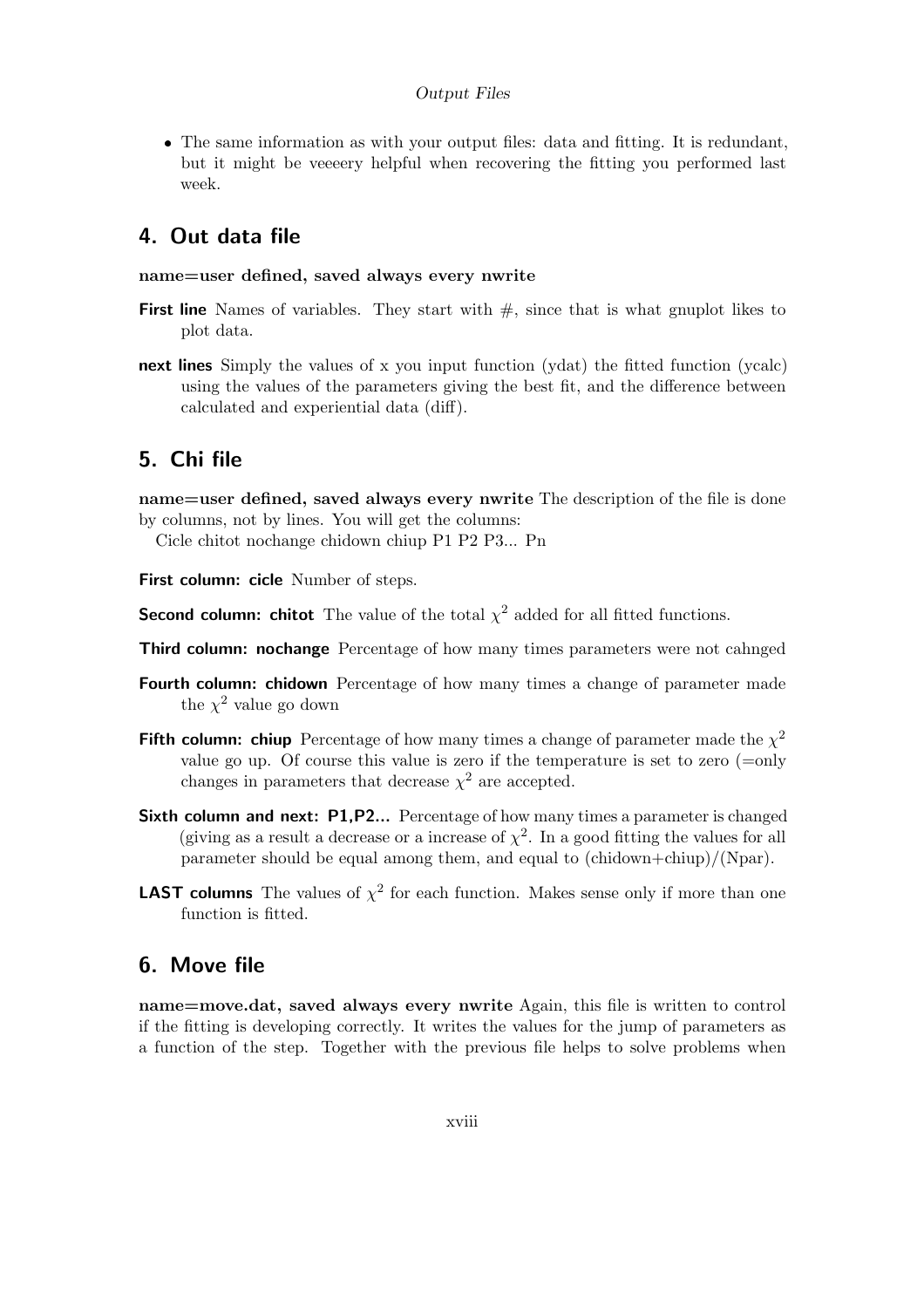fitting functions with a lot of parameters, or that have more than one minimum in the parameter space.

First column: cicle Number of steps.

Second column and next: P1, P2... The value for the jump of each parameter.

### 7. Initial parameter file

name=parini.par, always saved at the beginning of fitting This is a rescue parameter file when you perform a fitting, and you want to get back to the initial parameter file you used. It will always be saved at the very beginning of the fitting with the initial parameters.

### 8. Initial fitting file

name=inicif#.par, always saved at the beginning of fitting This file saves the function generated at the beginning of the fitting process to know at a fast glance if the fitting is going OK.

### 9. Initial convolution file

name=convf.dat, always saved at the beginning of fitting This is a control file (thought mainly to check errors) where the convolution file is written, from -xmaxvonv, to maxconv. The zero of the function should coincide with the maximum in the case the resolution is a peak, if not, please do check your definition of zero in the parameter file!

### 10. Parameter sets from fitting process

name=MMchain.dat, saved only if gpar is set to 2 or 3 WARNING: THIS FILE CAN BE HUGE!

This file is only saved if the option is activated in the parameter file (see line 10 of par file. Variable gpar). This file contains the values of all parameters obtained by the fitting process (if  $g_{par}=2$  every step, if  $g_{par}=3$  every nwrite steps). This file is very important to get a fast feeling if parameters are correlated (simply plot a parameter as a function of another). TO know if parameters are "frozen" (if they are not changing), by plotting the value of the parameter as function of the step.

This file is also necessary if you want to calculate the covariant matrix.

First column: cicle Number of steps.

**Second column and next: P1,P2...** The value for the jump of each parameter.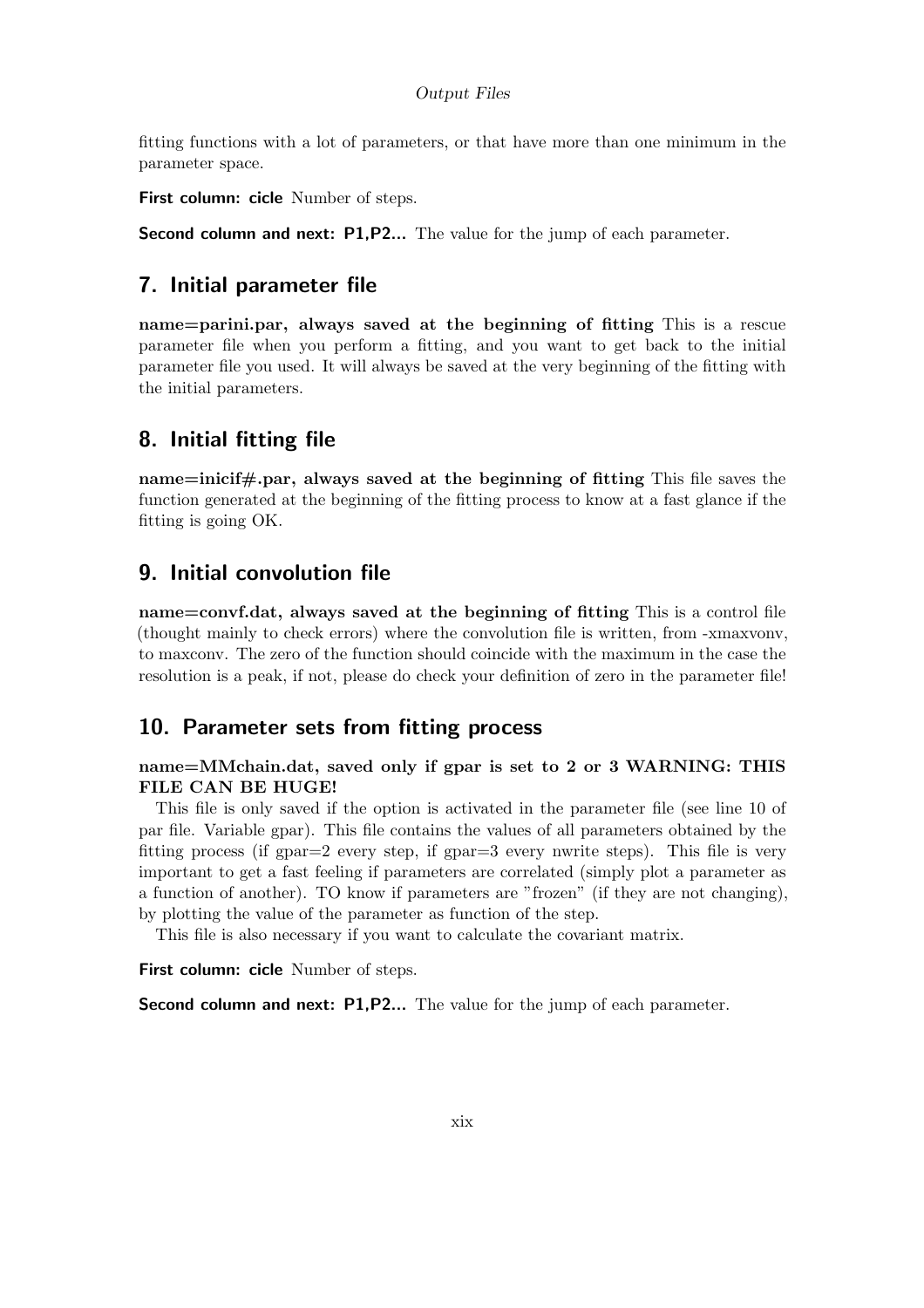### 11. File with parameter information from PDF's

Calculated when program is finished, or when you calculate the PDF'd typing cgpar

First lines Calculated values of  $\chi^2$ , averaged and the last one of the fitting process

#### line: Par Nchange Parminchisq, media, highprob, errdown,errup,errmed,diff,reldiff

Par name of parameter

Nchange Number times this parameter was changed

**Parminchisq** Parameter giving the minimum  $\chi^2$  value

media Media calculated from PDF for the parameter.

- highprob Highest probability calculated form PDF (this last three values should be quite similar. Other wise check your PDF)
- errdown Calculates the lower error bar as follows: From the highest probability point  $P_{max}$  the program will decrease the parameter and calculating the accumulated probability. Since error are usually defined by frequentist inside a 68% probability, when the cumulated probability is  $0.34$   $(0.68/2)$ , the process will stop giving that value as  $Perrdown$ . erdown will then be calculated as  $errdown=P_{max}-Perrdown$ :

$$
0.34 = \int_{P_{errdown}}^{P_{max}} PDF(P)dp
$$
\n(1)

- errup The same as before, but increasing the parameter.
- $erred$  (errup+errdown)/2. Assumes both errup and down are equal and calculates the mean value. This is the error bar that will be written in the latex file.
- diff Pmed-Pmax: should be close to zero if the PDF is symmetrical. Otherwise check waht happen to your PDF.
- reldiff  $vr = (p_{med} P_{max})/(p_{med} + p_{max})$  to check very fast which PDF's are not symmetrical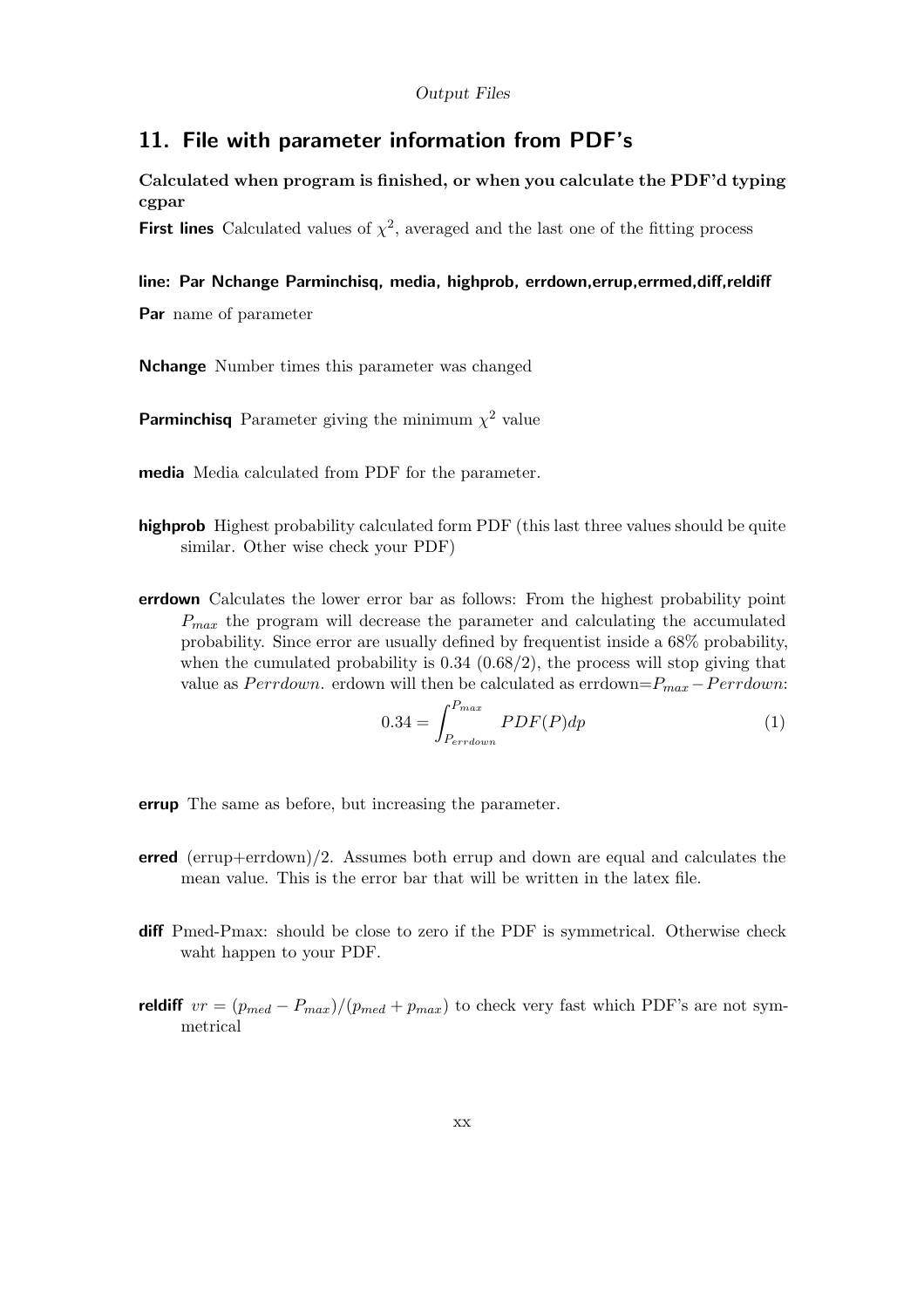# 12. Latex file with parameter and errors

Calculated when program is finished, or when you calculate the PDF'd typing cgpar This file generates a latex code to include a table in a paper that you surely will be written after analyzing your data with FABADA. This table contain the value 66.6 to eventually put the value calculated by other means (for example), followed by the highest probable value and the (-sic-) frequentist error calculated as aforementioned. If you can Fortran, go to gpar.for subroutine and modify it to have the table in your preferred format.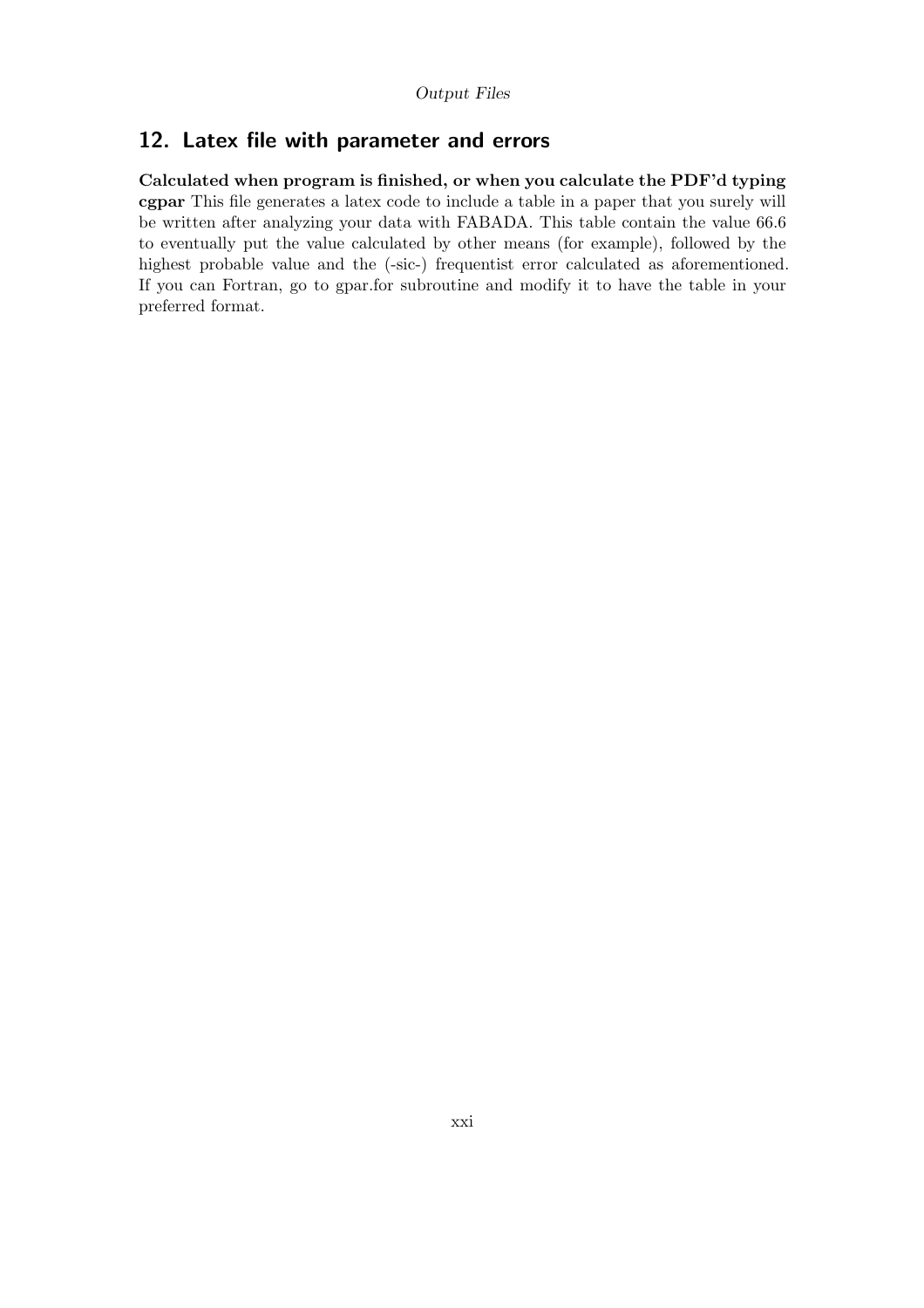# Adding a new Fit Function

You should dig into the code to add a new function. In fact we call it "function" but it can also be linked to external files (for example if you have a parameterized model) or to an external process (such as in the case of calculating dielectric spectra form the distribution of relaxation times, see the program FIDEWA, linked now to FABADA also in this web page). Adding a new function consists of three and a half steps:

- add the function (or whatever) itself in simplefunctions.for
- add the reference and number in functions.for... two times! with and without convolution. If you do not add it with the convolution option, it simply will not work if you want to convolute (obvious) using the cf option in the parameter file...
- add a short explanation in help.for
- change this manual to add a complete explanation about your functions does. This is considered as a half step.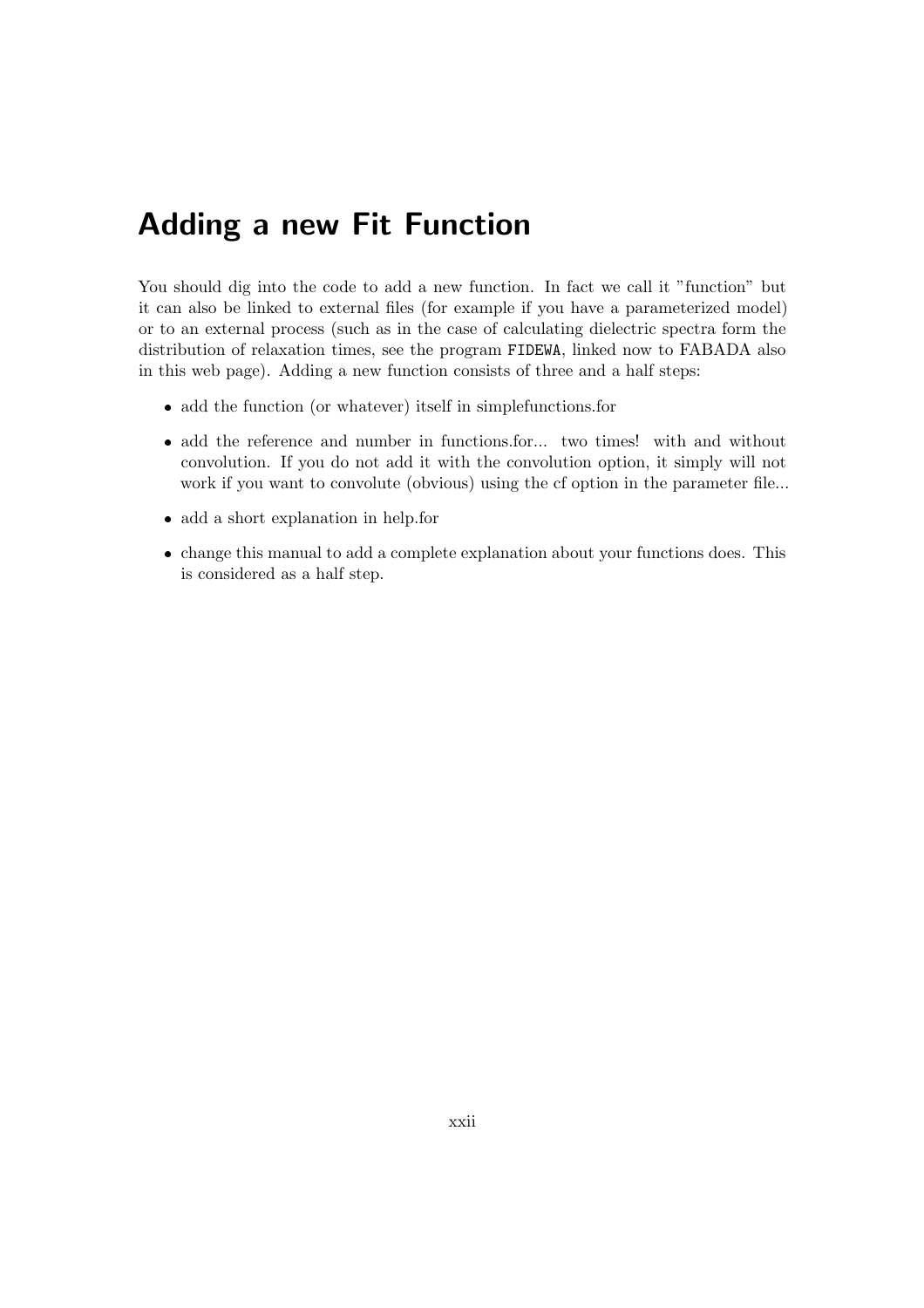# Part II. **Tutorial**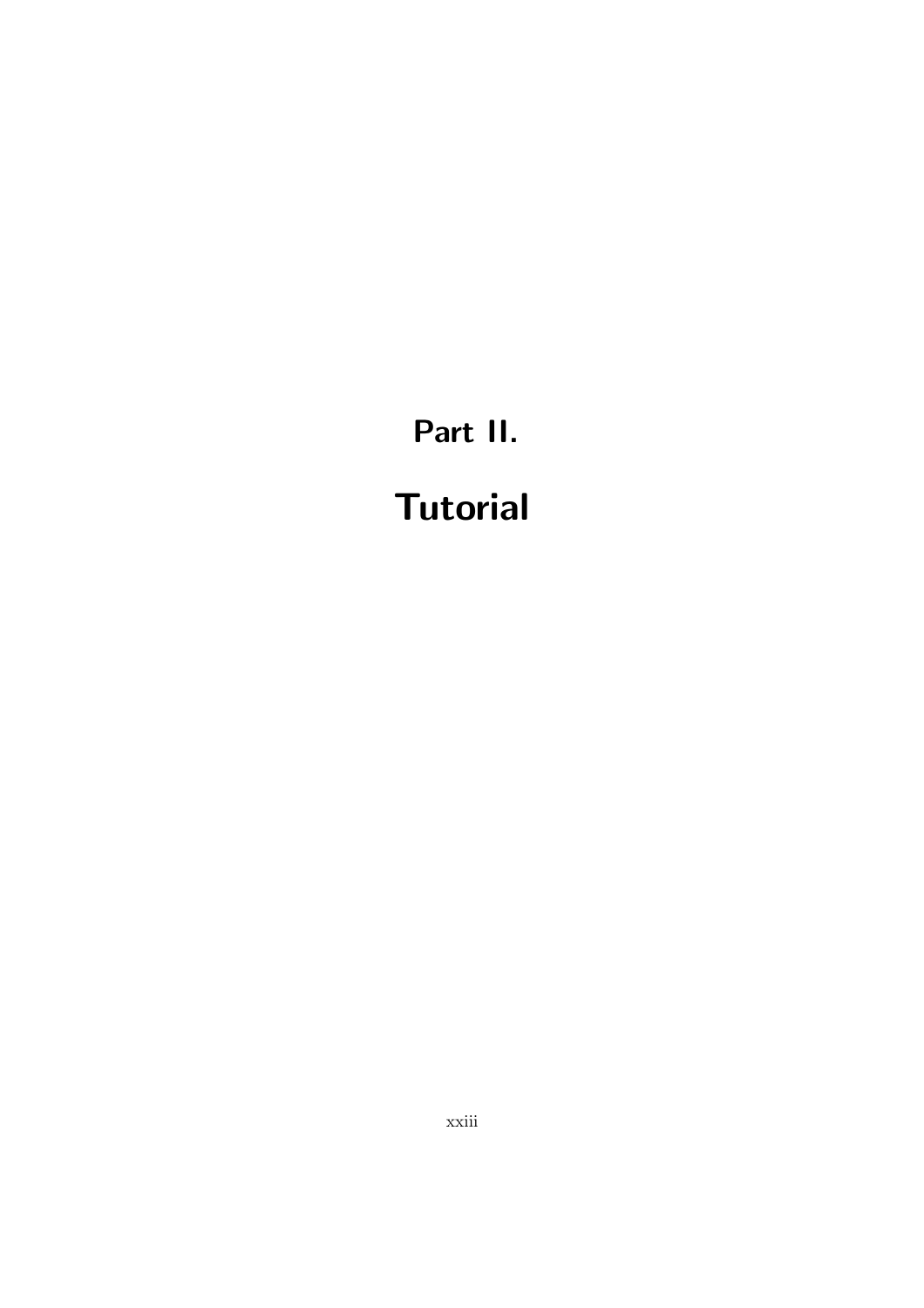### Adding a new Fit Function

We recommend the user to start with this simple examples to get use to FABADA.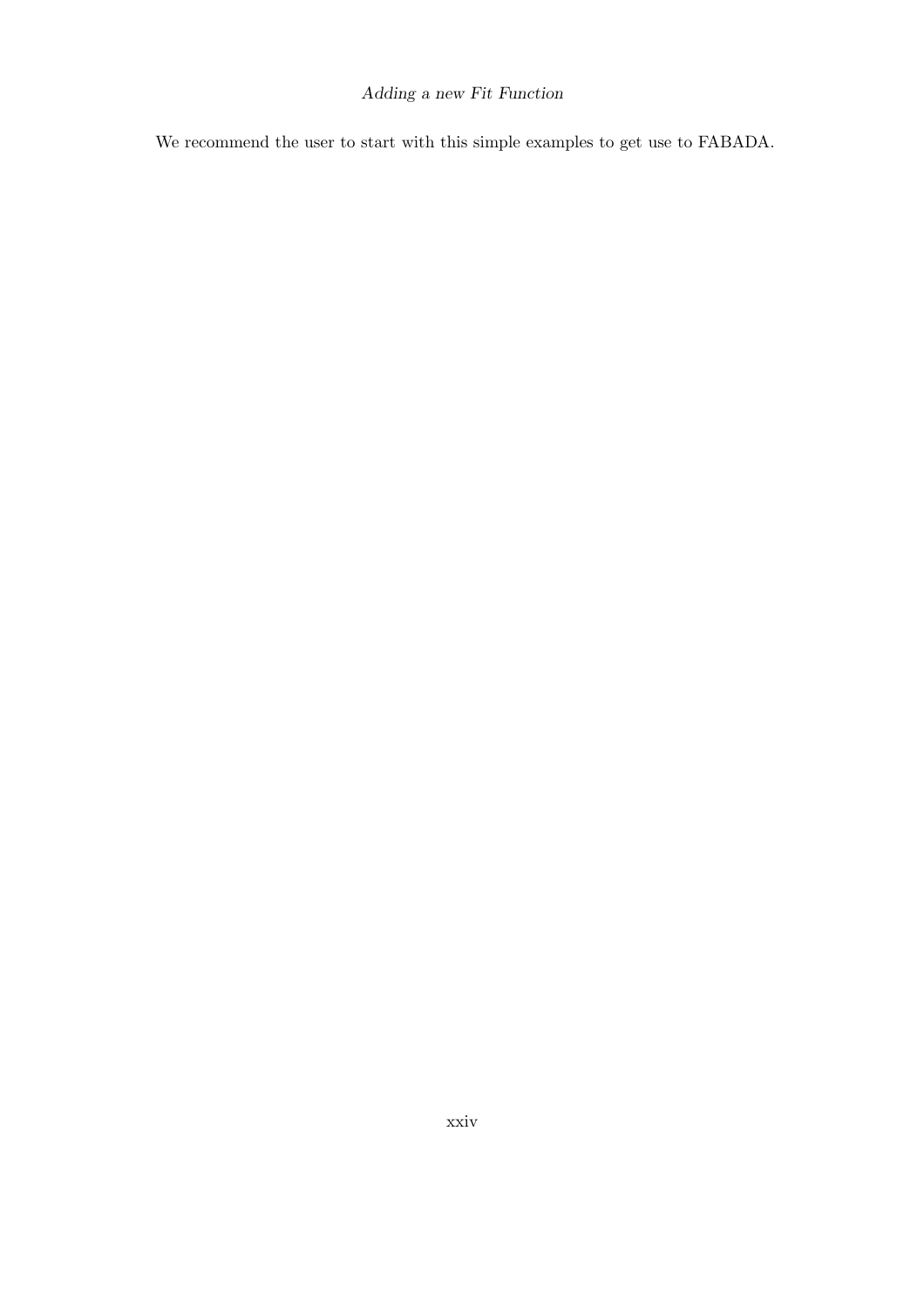# The simplest case: fitting a Gaussian

Let's start with the simple case of a Gaussian function

$$
\frac{A}{\sqrt{2\pi W}} \cdot \exp\left(-\frac{(X-C)^2}{2W^2}\right) \tag{2}
$$

The function was generated using the parameter set  $\{P_i\} = \{A, C, W\} = \{10, 5, 2\}$  We will use the following files to start the fitting:

- gauss.dat is the data file without errors. Since the function is generated setting all errors equal we will include them in the par file.
- pg.par is the parameter file
- check also that FABADA and gnuplot are in your directory

# 13. Starting the fitting, getting the minimum  $\chi^2$

- executing FABADA We execute FABADA and it asks for the par file, in our case pg.par (you could also type FABADA pg.par, and you will execute the program using the pg.par file). The program starts writing the percentage of times  $\chi^2$  stays THE SAME, I goes up or it goes down. At the beginning the program does little (93% of the times). Then the values of the jumps, that are set to automatic (see par file chapter), adjust themselves and the program starts decreasing  $\chi^2$ . Finally the times it goes up and down is equal: we reached the region of fittings compatible with data and its error. Moreover they both are of about  $15\%$ , so a  $30\%$  of times the program is changing  $\chi^2$ . This exactly what we told the program to do adjusting the acceptance factor cfc to  $0.3$  ( $30\%$ ) in the parameter file: everything goes fine!!!
- **P1:** plotting the fitting Let's now have a look at the fitting so write P1 in the prompt, and you will get 1: the fit looks nice (the red curve). The green curve is the curve generated with the starting parameters.
- e: editing the parameter file We will now edit the parameter file to make the best fitting possible, i.e. finding the fit that minimizes  $\chi^2$  as frequentist do. Type e, you edit the parameter file. Now go to the temperature in the fifth line and set it to zero: you will now allow only changes of parameters that make  $\chi^2$  decrease. Go out from the editor (alt+two times down+enter to go fast ;-).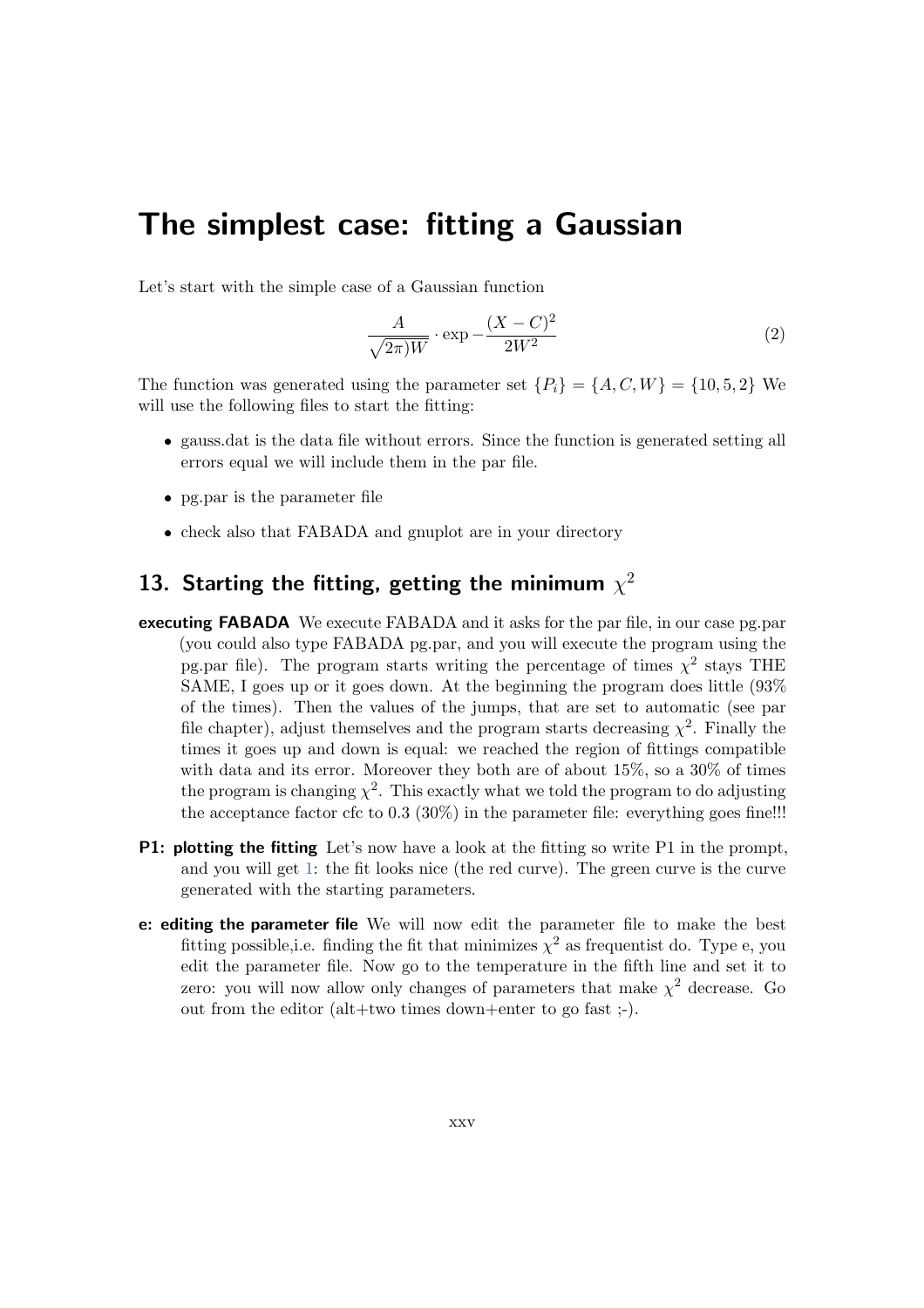

Figure 1.: Fitting to the gaussian. In green you see the starting function, in red the nicely fitted function.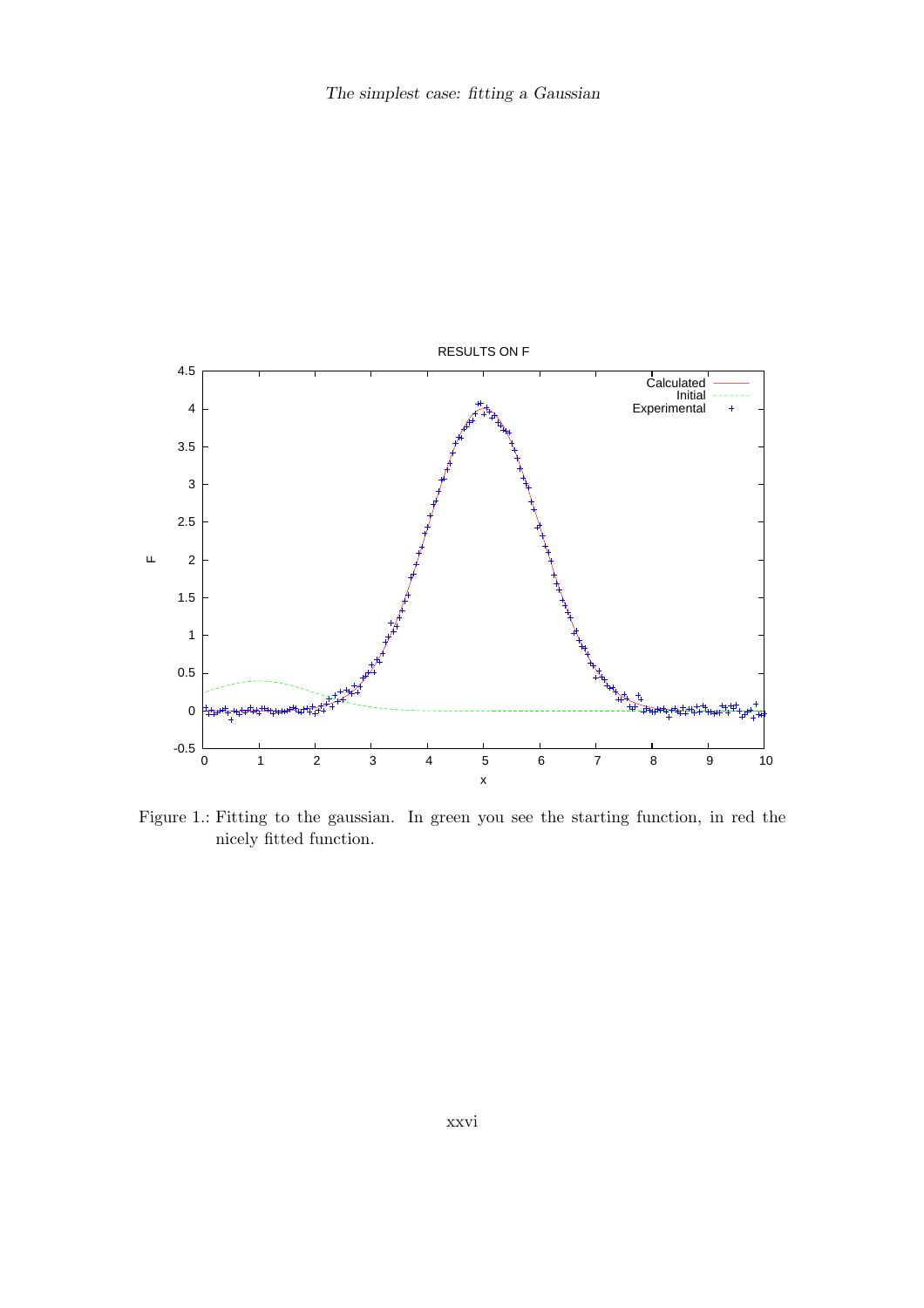

Figure 2.: Evolution of  $\chi^2$  as a function of the number of steps: it's going down, it's fitting!

- cp: rerun FABADA with a new parameter file We now type cp: this will continue executing FABADA with the new parameter file. Be careful: if you type c you will continue with the old parameter file.
- **pchi:** plotting  $\chi^2$  Looking at the prompt we already see that chiup is zero (only changes that make $\chi^2$  lower will be accepted). Let's see it: type pchi.  $\chi^2$  goes down, and then is constant: we reached the minimum  $\chi^2$  (see figure 2. You can type p1 to see the change from the last fitting: they are very close (of course!).

# 14. Analyzing the results

**Checking that everything is ok** type cp to repeat the fitting (or rerun FABADA with the las pg.par). Now open the chi.dat file and check that all parameters are changed with the same percentage... they should. In order to speed up the analysis of data, we are going to change the acceptance ratio (the 12th line) to 0.66: that will make parameter jumps smaller, and will decrease the number of times that the program do nothing. Rerun FABADA and parameter jumps should be smaller, and in chi.dat and the acceptance of each parameter should be of about  $66\%/3=22\%$ .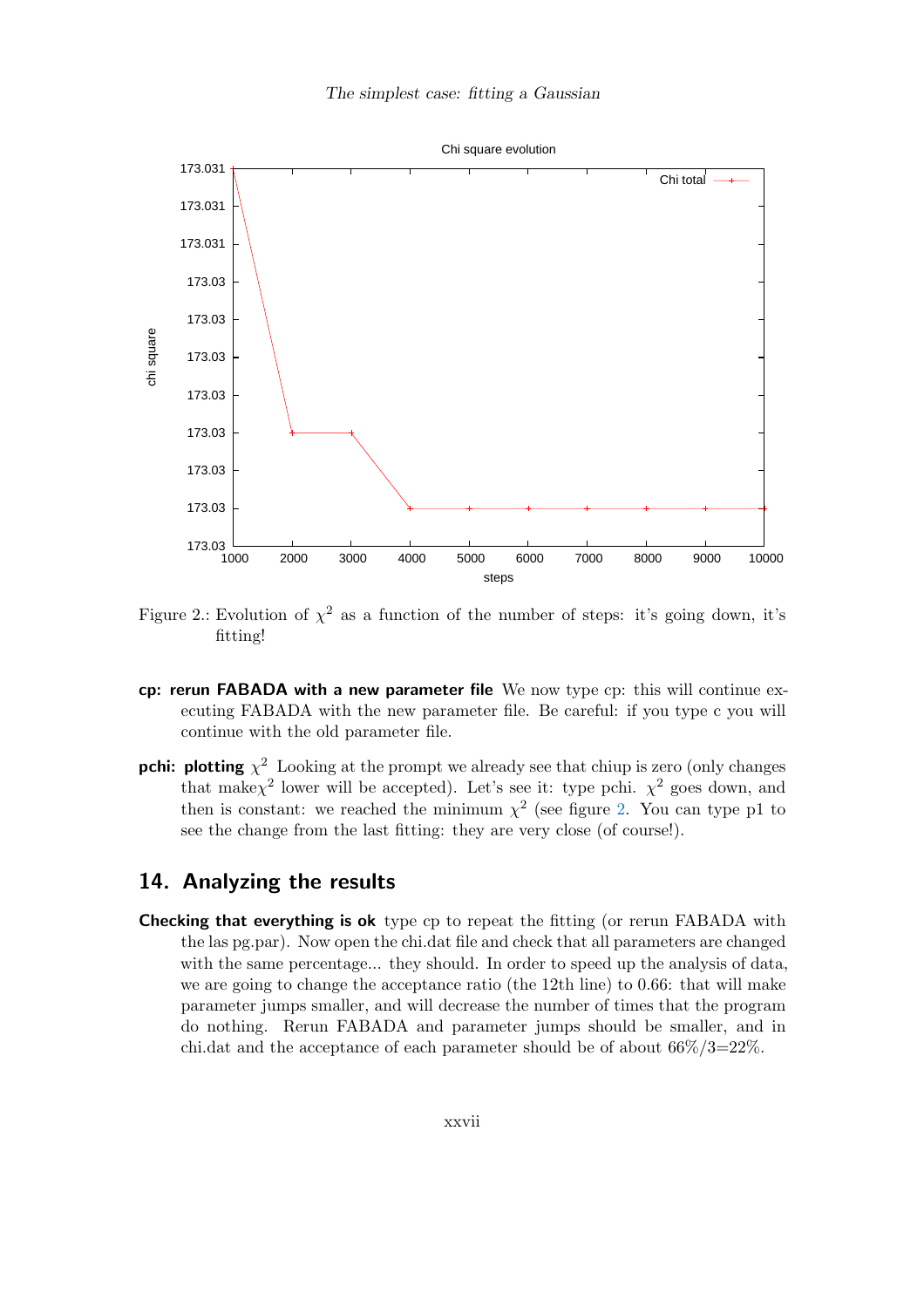

Figure 3.: Probability Distribution function associated to the gaussian fitting for the high of the gaussian (A=parameter 4).

Have a look at parameter PDF Once the program has ended, do calculate the parameter probability distribution functions (PDF) typing cgpar. To see the PDF of a parameter type pgpar and the number of the parameter for example parameter 4 (the height of the Gaussian). you should get a figure like this one ?? (a trick: when you have a lot of parameters is a pain to type every time pgpar... you can type als simply "1". In this way you can have a very fast look at all PDF'S to detect any possible problem) . The PDF seems a gaussian, but quite ugly. Let's repeat the process with more steps, let's say 100000 steps. Now it looks nicer, and takes more time of course (see Fig. 4)

You can in fact have a look at the (frequentist) errors calculated as containing a 68% of probability that the parameters is between some limits, just having a look at what is written when calculating the PDF's. If you do that you will see that parameter 5 has a problem (ERROR out of binning boxes: Nbins=10000)...

Adjusting parameters to get a PDF We must understand now how PDF are generated... In the 9th line of the parameter file you can find the parameters controlling the generation of the PDF's. As explained the first number should be zero (change parameters one by one). The second number it is 1: do calculate PDF's. The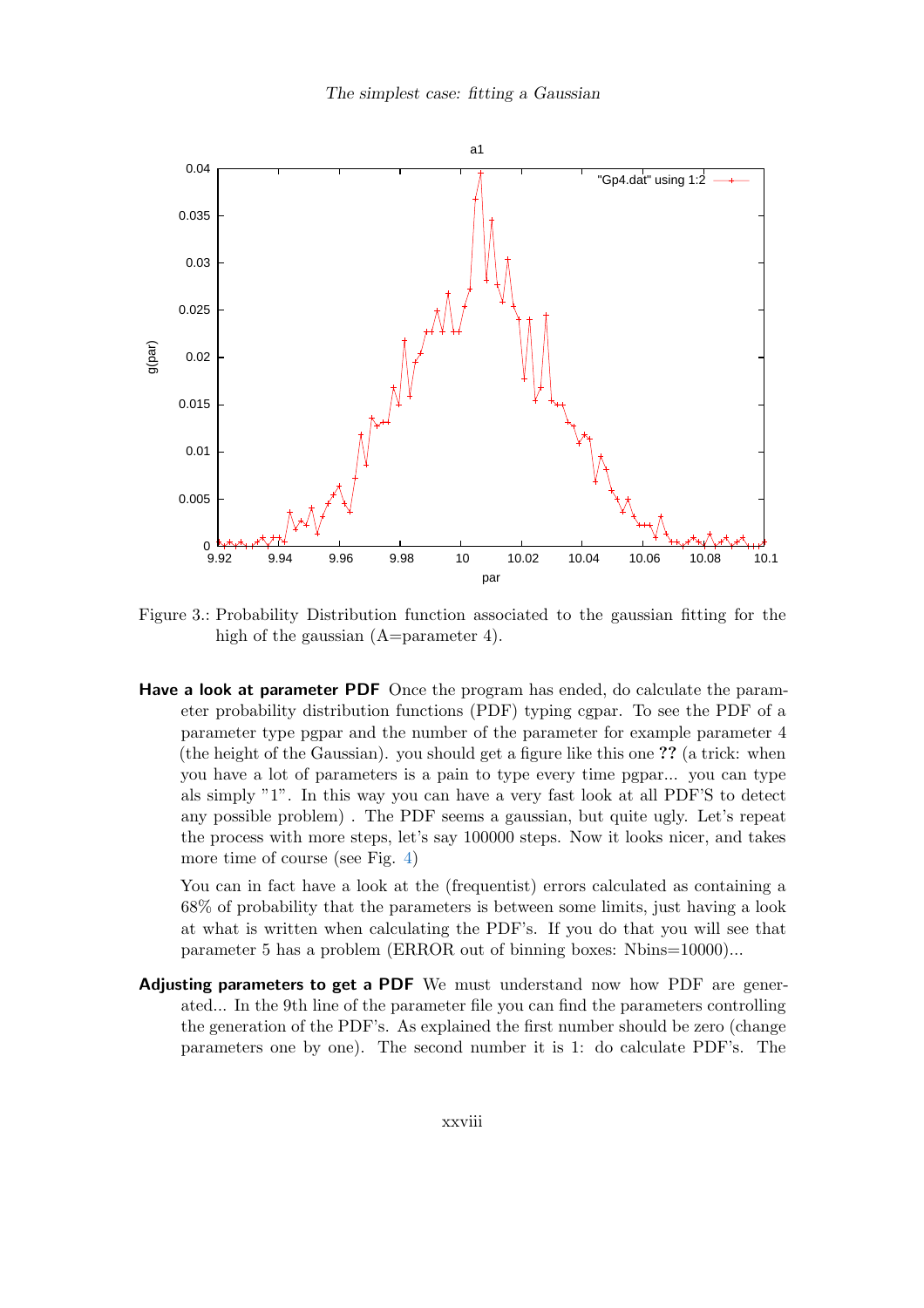

Figure 4.: Probability Distribution function associated to the gaussian fitting for the high of the gaussian (A=parameter 4).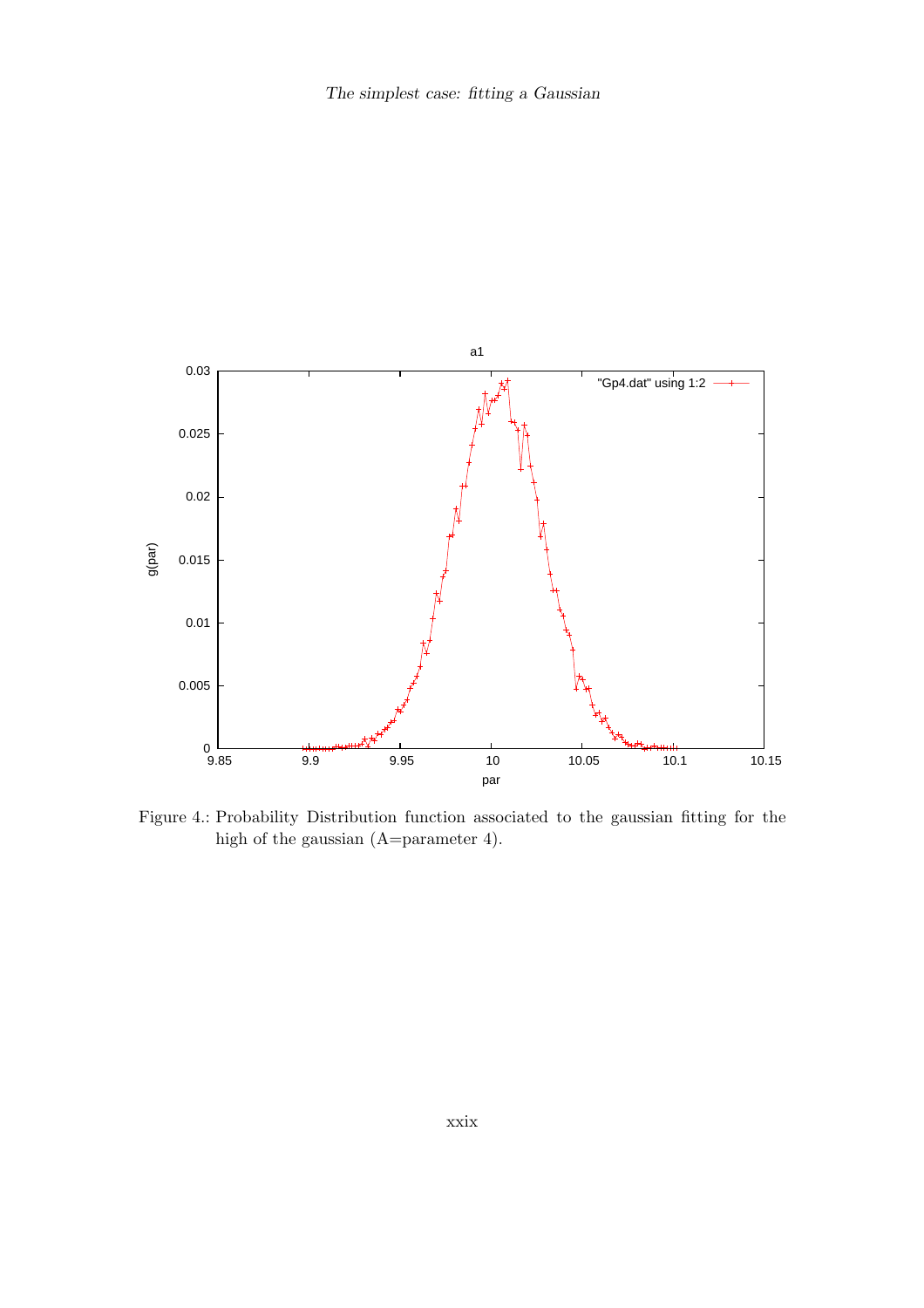

Figure 5.: Way the program set the binning for calculation of parameter PDF's.

third number (incgpar) is the one used to calculate the width of the boxes to bin the parameters generated in the analysis process: they will set to jump/incgpar, so a twentieth of the jump value for each parameter. The first box is set to the minimum value allowed for parameter (see fig. 5). The program allows only a maximum of 10000 boxes, so the error indicates that you do not have enough boxes to calculate the PDF. You have two solutions: you increase the minimum value for parameter, or you decrease incgpar. I would suggest the first option, and change the minimum value for parameter 4 to 4.0. Then type cp to repeat the analysis, and you will get a nice PDF.

Another way to get the parameter PDF You can also simply use the gpar option: as it is said in the explanation of the par file, by setting this value to 2 the program will create a MMchain.dat file with all the values of the parameters (so a quite long file). You can afterwards calculate the PDF's with another program. The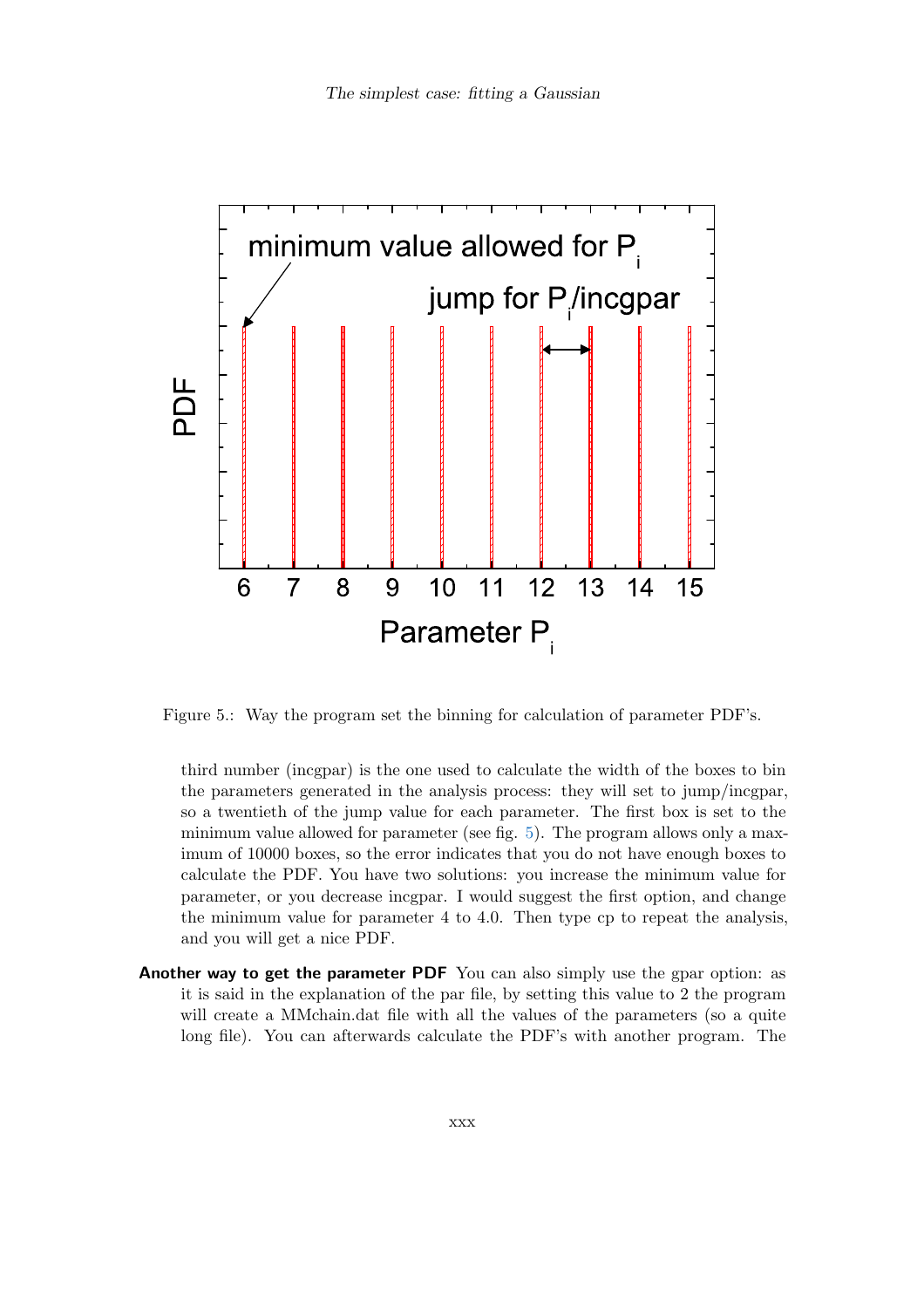



Figure 6.:  $\chi^2(A, C)$  contour plot for the fitting of the gaussian.

problems is that you will need to handle with quite long files...

- **plotting the likelihood** You can also plot the PDF associated to  $\chi^2$  by plotting "parameter" 0. This is useful to make model selection (see next section).
- plotting the parameter space If you want to know if parameters are correlated, you may calculate contour plots of  $\chi^2$  as a function of two parameters  $(\chi^2(P_i, P_j))$ . For example let's calculate the contour plots of  $\chi^2(A, C)$  and  $\chi^2(A, W)$ . You must first adjust the minimum, maximum and step of each parameter, and then type "cc" on the prompt: the program will calculate the functions. If you now want to plot them just type pc to plot the contour in two dimensions (in fig. 6 for  $\chi^2(A, C)$ ) or if you want to see also the surface just type pcs (in fig. 7 for  $\chi^2(A, WC)$ )
- a trick pgpar=1 Because plotting PDF's is usually done fast to see if there is any problem, you can type "1" instead of "pgpar", so only with the numeric keyboard you can have a fast look at all PDF's.
- **parstat.dat file** all information concerning you PDF is also written in the file parstat.dat when you calculate the PDF's (i.e. when you type cgpar)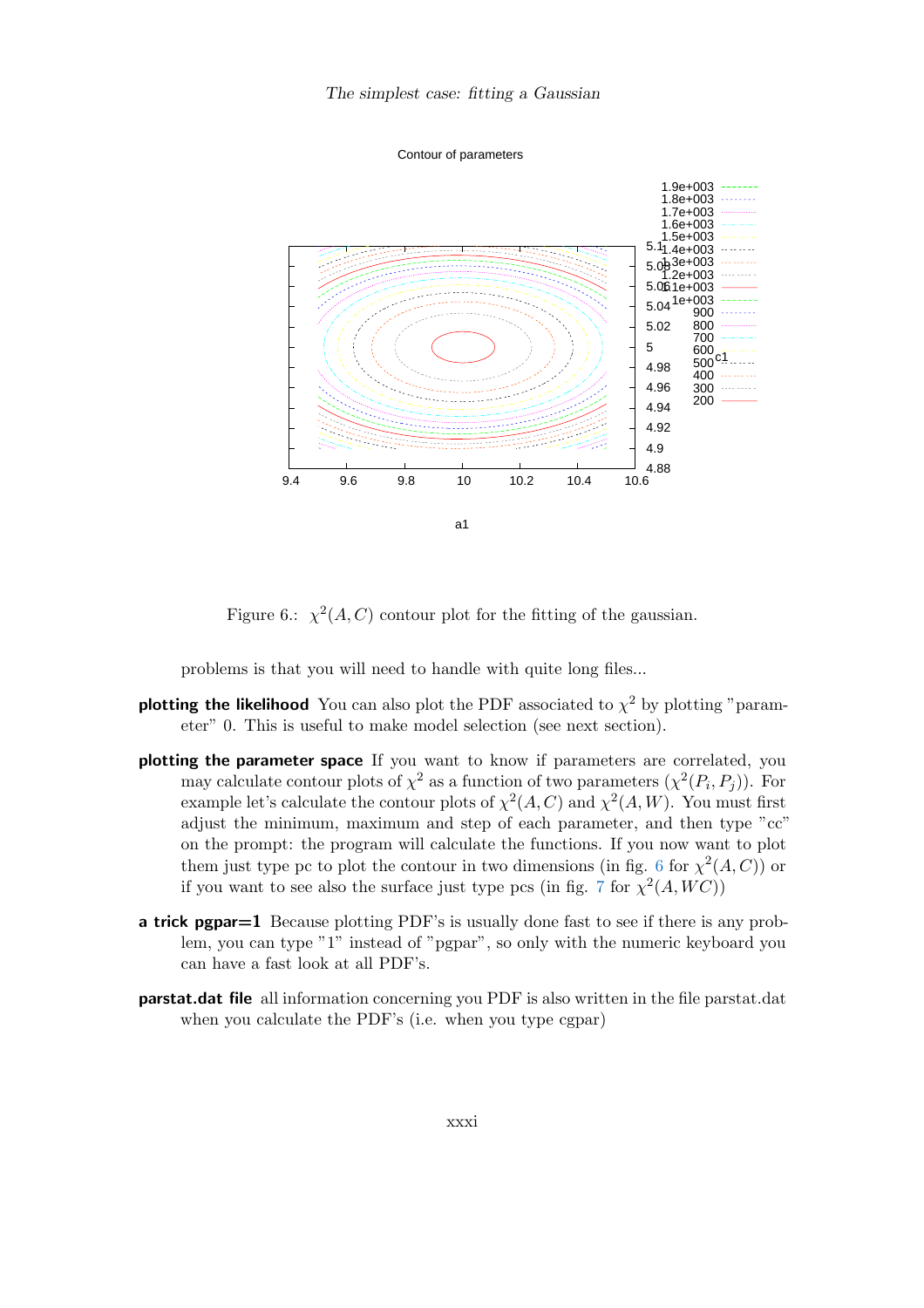

Figure 7.:  $\chi^2(A, W)$  contour plot plus surface for the fitting of the gaussian.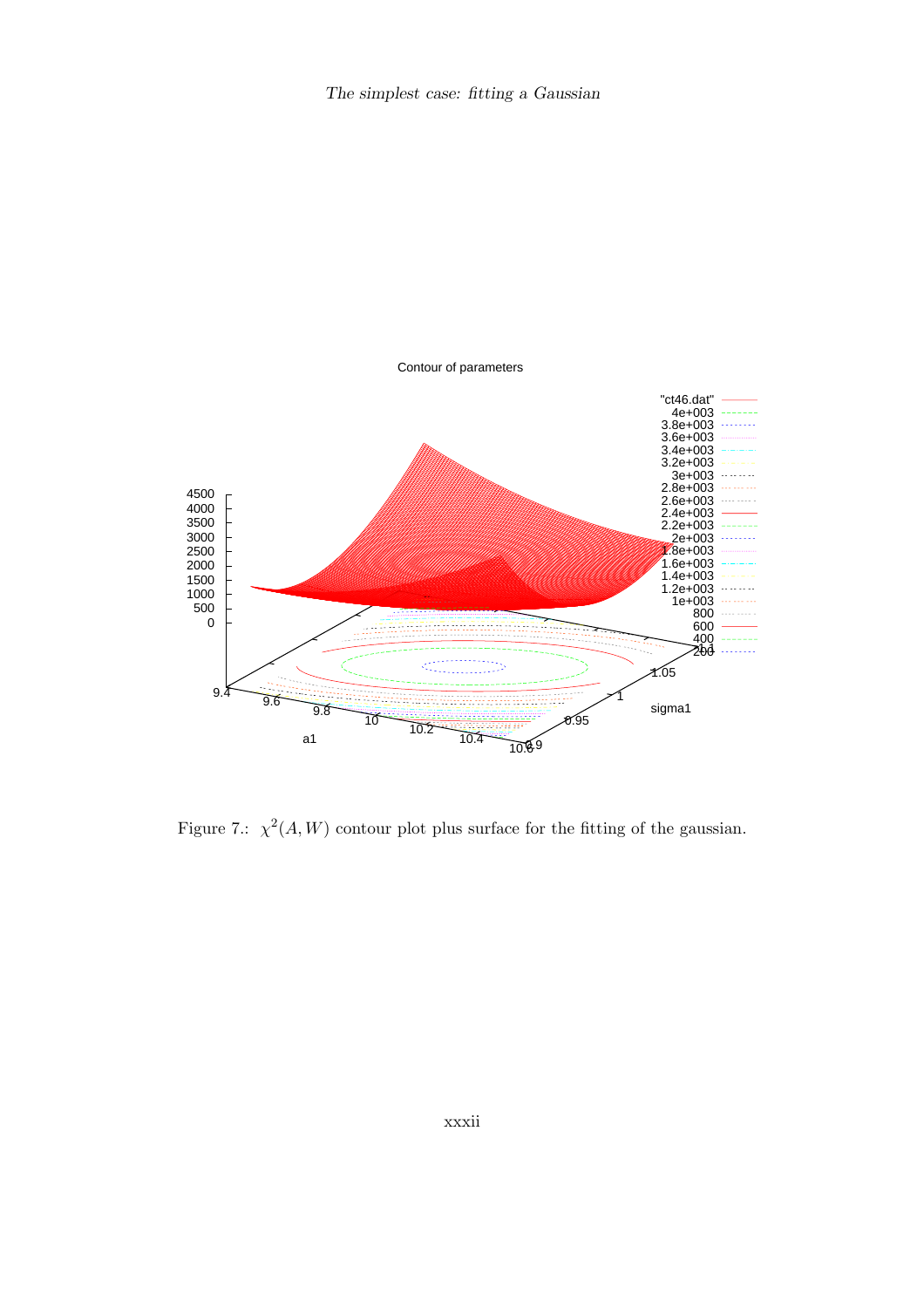# A more complicated case: fitting with convolution

We are now going to proceed to perform fittings using the convolution option of FABADA. First of all, to understand what the program does let's remember what is to convolve. Let's see the definition first:

$$
Y_{measured}(x) = Y_{exp}(s) * R(s) = \int_{-\infty}^{\infty} Y_{exp}(s)R(x-s)ds
$$
\n(3)

In really inexactly and few words, convolution makes each experimental point to be the resolution. Just for fun... if in the former equation you replace the experimental function by a single point (i.e. a dirac's delta), the solution is the resolution.

In this example we are going to fit a Lorentzian function to some data set, convolved by a gaussian-like resolution (this is usual in Quasi Elastic Neutron scattering experiments). We will then try to fit also a gaussian and will perform some model selection. The gaussian function was already introduced in the last section (but to avoid searching that page):

$$
\frac{A}{\sqrt{2\pi W}} \cdot \exp\left(-\frac{(X-C)^2}{2W^2}\right) \tag{4}
$$

and the lorentz function is defined by:

$$
(A/\pi) * \frac{W}{(X-C)^2 + W^2}
$$
 (5)

# 15. Starting the fitting

We will use the following files to start the fitting:

- L01.dat is the data file with errors (so in the par files the experimental errors must be set to zero=read errors from file). We need also the function to convolve: resolution.dat.
- plconv.par is the parameter file.
- check also that FABADA and gnuplot are in your directory

To perform the convolution we should take care about a couple of things in the parameter file: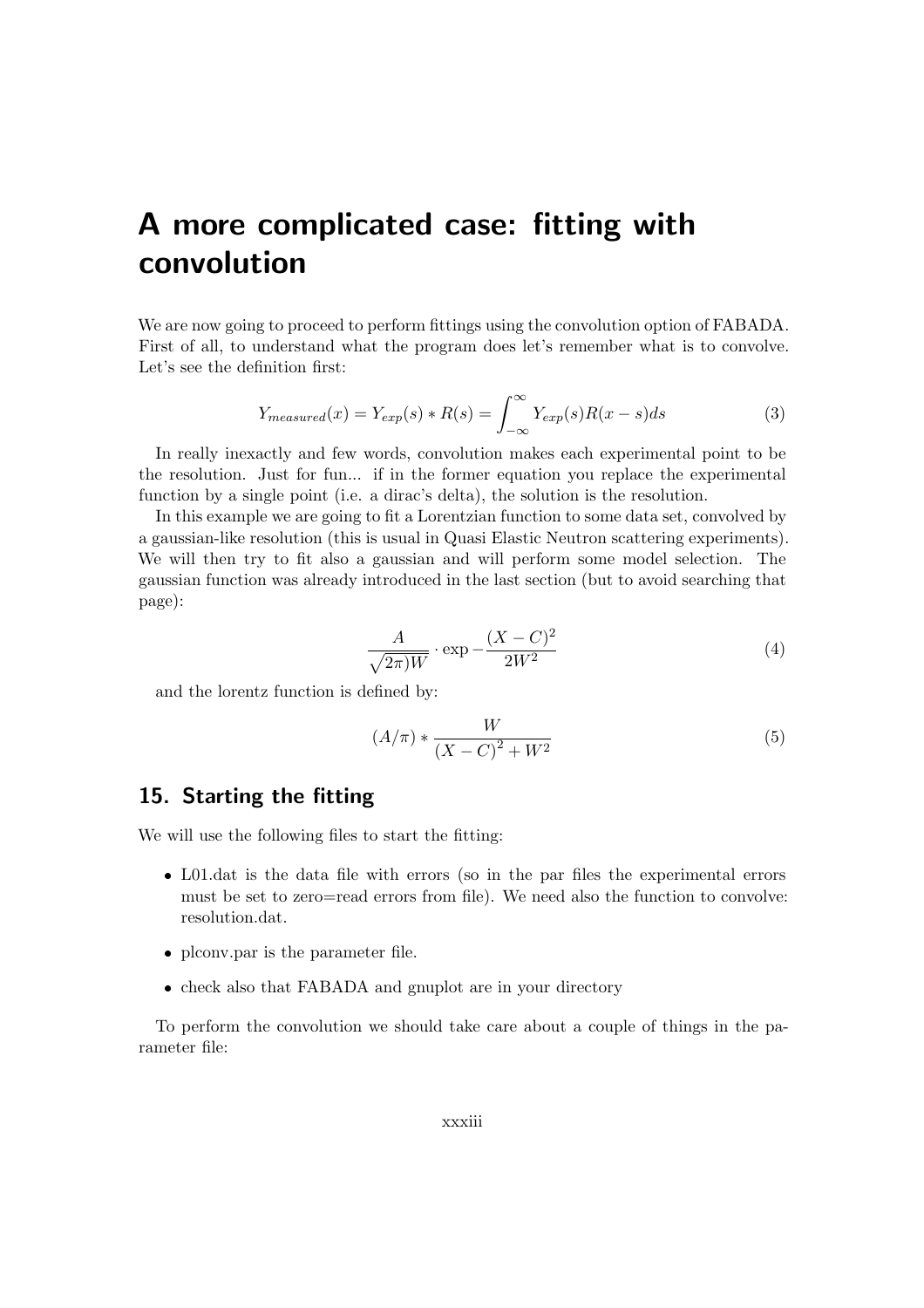- resolution file We should indicate that the resolution is taken from an external function. That is said in the parameter file in the third line: the option CF (convolute with function) is written. So that means in the next line we need the function
- parameter file This function is going to be taken from "resolution.dat". The next two numbers are quite important. The first one (Xmax) indicates the program from which X value, up to which X value you want to make the convolution. Since this must be symmetric only a number is required to set the limits. Just be aware that in the case of QENS fittings, if your resolution does not decay to zero (i.e. a number much lower than your experimental data) within (-Xmax,Xmax) you will have numerical problems... just be careful. The next number says where is the zero of your convolution function. If you write a negative number the maximum of the function will be chosen, and that is the case in our example. (Just for fun, put for example 0.2 in this example, and you will see the effect of the convolution)

Let's now proceed with the fitting. First we run FABADA again. And then let's have a look at the final result by plotting the function in logarithmic Y scale. This is done to see how the fitting is for small Y values, just type nl (x scale is normal, and y scale is logarithmic), and type P1 to have a plot of fitting and "experimental" data.

Plotting the resolution together with fitting If you want to plot the resolution in addition to your fitting, then just type "pk1" (plot peaks for function 1). How is it done? Of course the secret is in the parameter file.

In the last line of the parameter file we see the comment "npeaks", this option is used to plot separately the components of your fitting, if it consists of a summation of components. This is done by setting each parameter to a certain value. To see in detail how it works, please have a look at the next section. However, here we want simply to explain how to generate a peak that contains the resolution. For that you only have to set the number of parameters that defines your component to "zero": the program will understand that, in fact, what you want to plot is the resolution. So if you do that, you will get the following figure in semilogarithmic scale (so type nl and afterwards pk1) ??

### 16. Analyzing results: model selection

As we can see in figure 9 in linear scale both models are able to nicely fit the data. If we have a look at the logarithmic scale it is seen that in fact the lorentz model fits data better than that Gaussian one, but: is it possible to put that in numbers?

One option is to calculated the reduced chi-square  $(\chi^2_{\nu} = \chi^2/(n-m))$  where n is the number of experimental points, and m is the number of parameters. However, as pointed out in reference [1], it is done assuming two risks: we suppose that parameters are not correlated, and we suppose that there is a single minima in the  $\chi^2\{P_i\}$  hypersurface (see the aforementioned work for more details). So what we do is to calculate the values of  $\chi^2$ as the program is running, and then we calculate the Probability Distribution Function for  $\chi^2$ . We have done it in our case. How? We explain it now!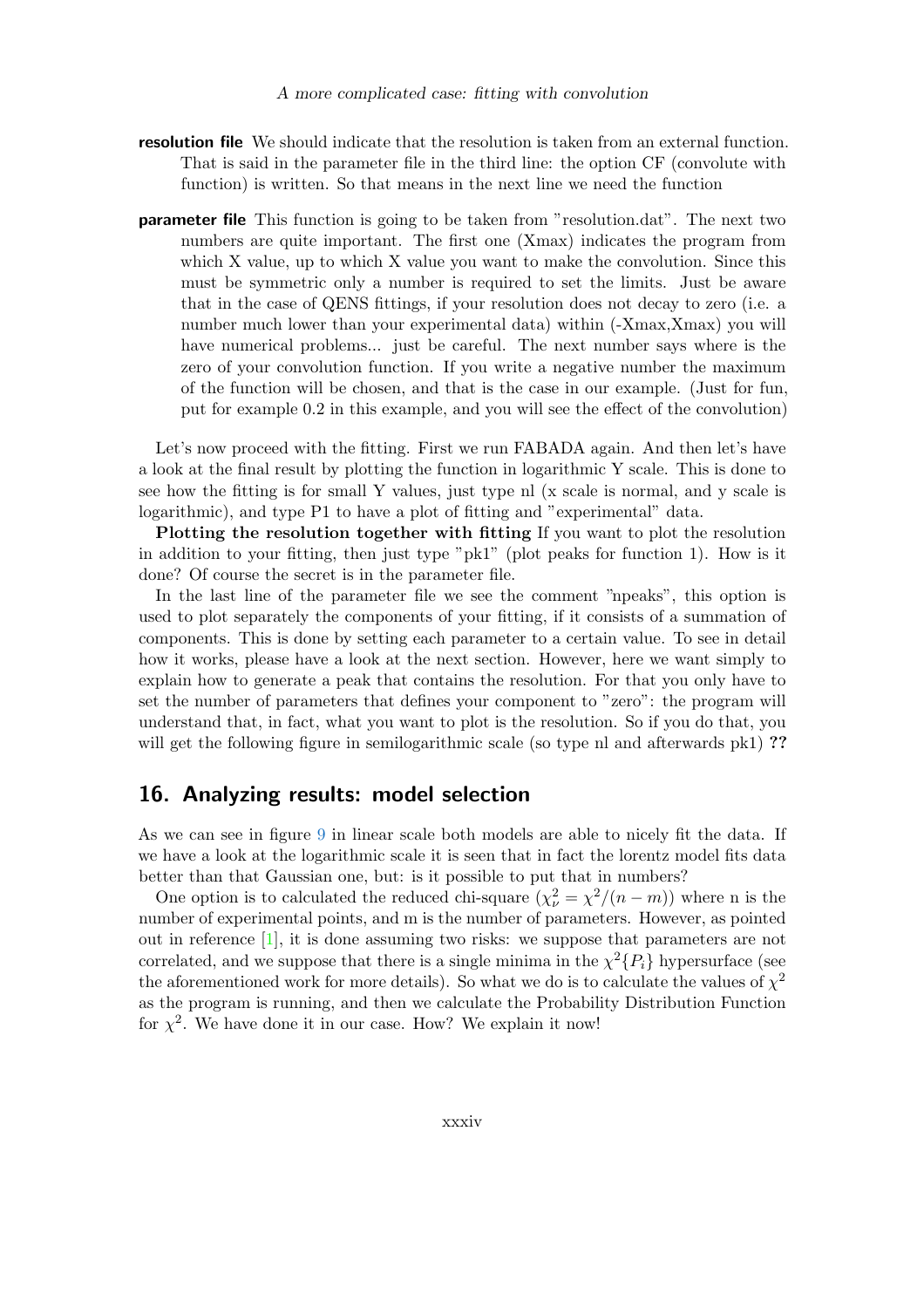

Figure 8.: Experimental data together with the fit and the resolution function generated by using the option "plot peaks, pk" in FABADA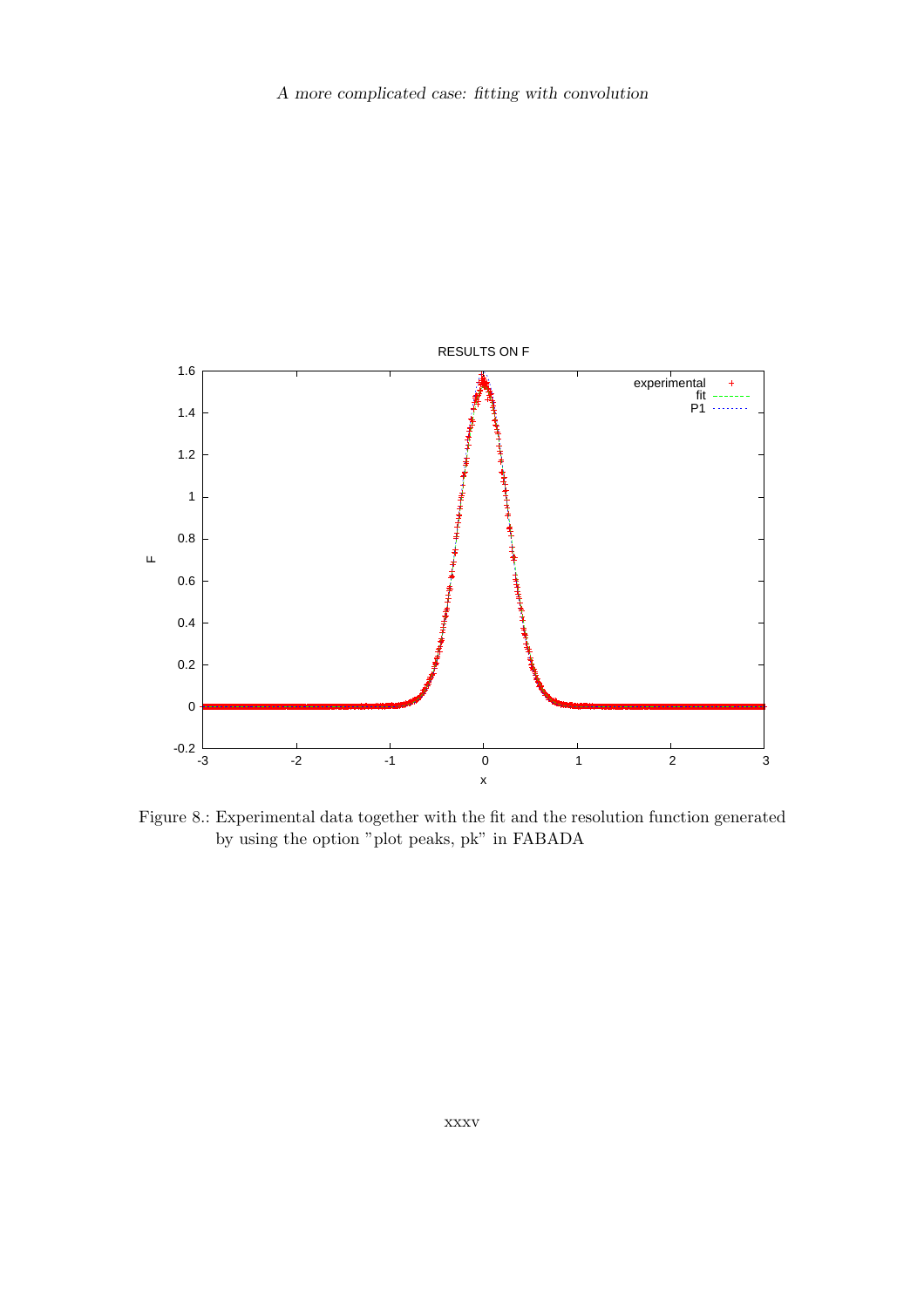

Figure 9.: Two models fitted to the experimental data of the example: a Lorentz function and a Gauss function. The inset shows the same graph in semi logarithmic scale. The question is: taking into account data error, is it possible to prefer one of the two models?, answer in the text.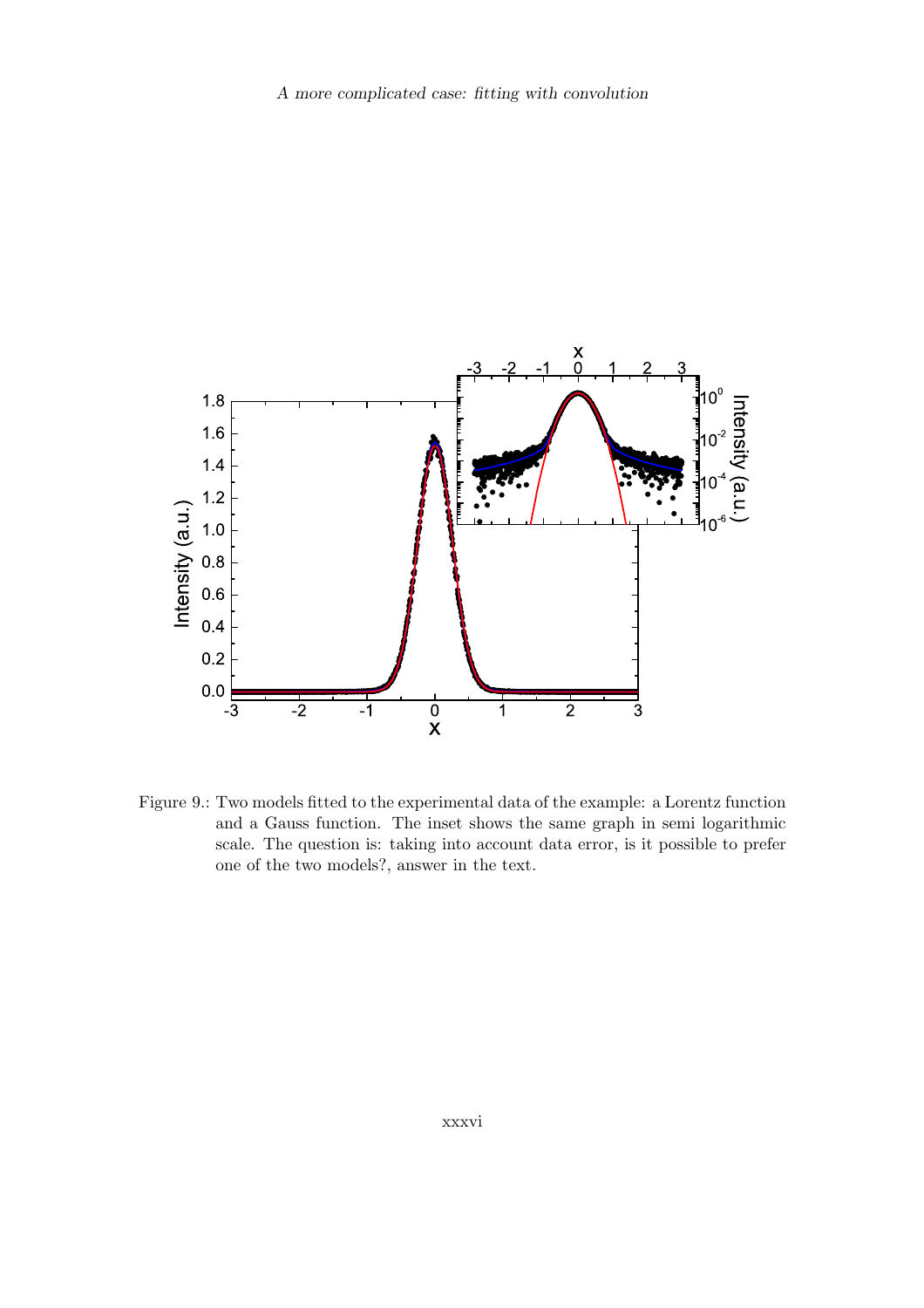- we run FABADA once the fitting is correctly done (it looks nice), and we make sure that acceptance for all parameters is the same, so that the jump values are calculated correctly. We take care to choose a value for incgchi (10th line of parameter file) that suites our needs: it is set to 0.2. If it is set too small, then the binning will not catch the calculated  $\chi^2$  values, and they will fall out of our bins (try to put 0.001 for example and an error message will appear). We then run the program.
- once we are done we type "cgpar". We immediately see the most probable value for  $chi^2$ , the media (sometimes called evidence) and its minimum value ("the frequentist solution").
- Let's now type "pgpar" and "0" to choose  $\chi^2$  instead of a parameter (you can also type "0 1" to go faster), and you will see the  $\chi^2$  PDF. If you repeat the same process for both models (contained in pgconv.par for gaussian model and plconv.par for lorentz model), you will get two PDF's as those in figure 10.Lorentz model is clearly preferred since any combination of parameters will led always to a better fit. You can have more complicated cases, for example those in [1] where you can find a multimodal  $\chi^2$  PDF, but that's another story and shall be told another time [3]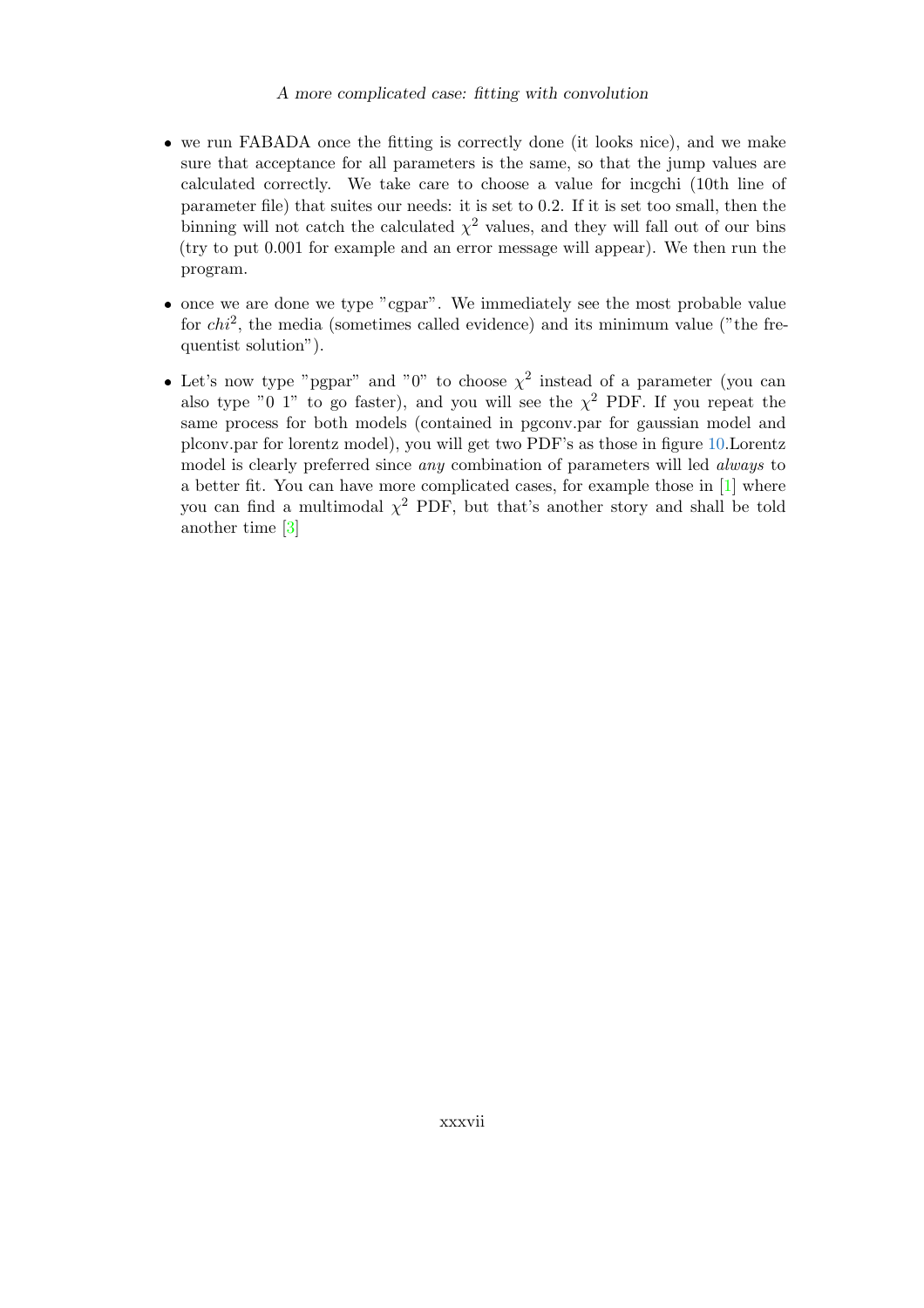

Figure 10.: Probability Distribution Function obtained for the two proposed models, gaussian and Lorentzian. Lorentz model is clearly preferred since any combination of parameters will led always to a better fit.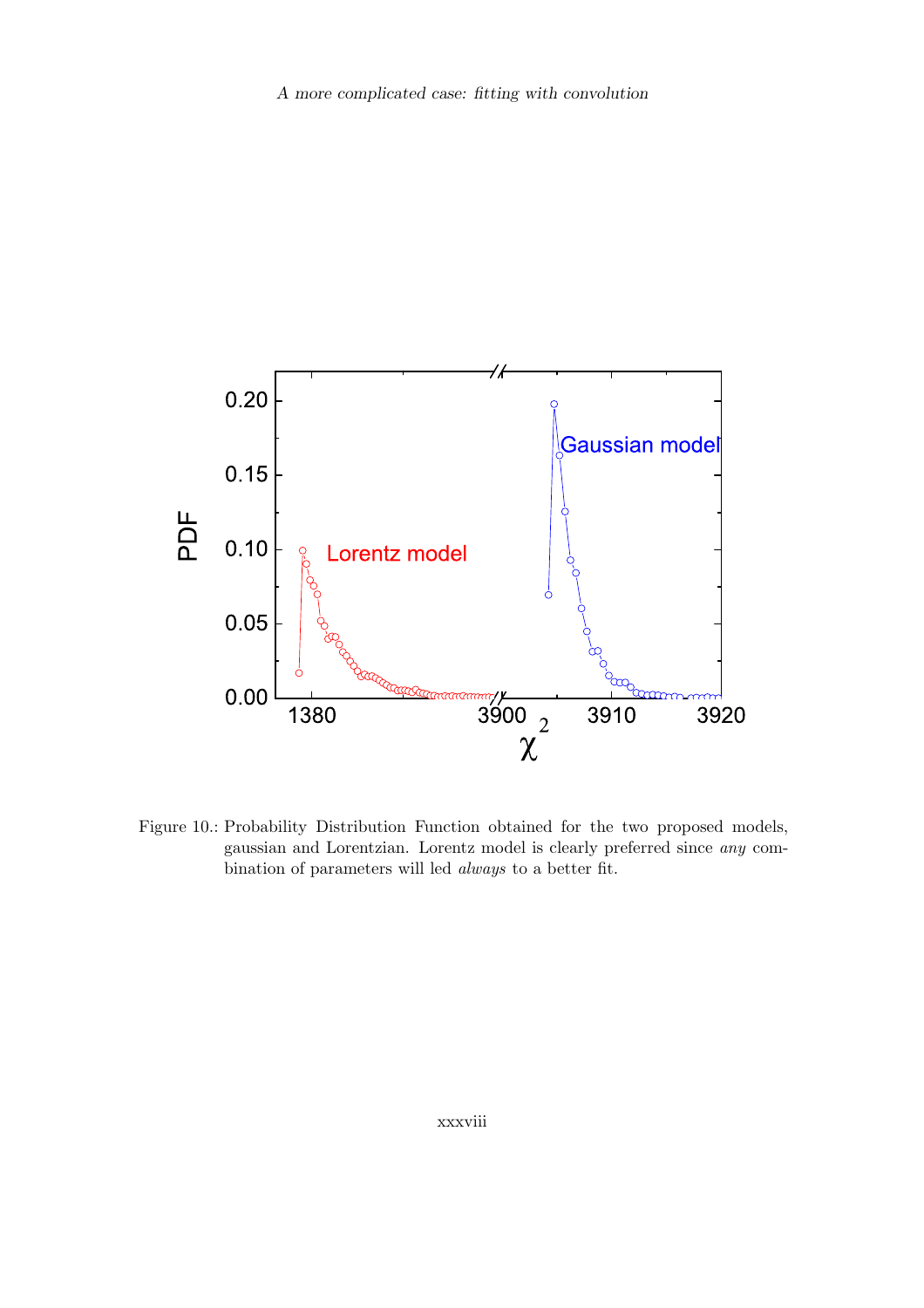# Simultaneous fitting of several data sets

Finally let's show an example where multifitting is performed. Let's take the example of dielectric spectra that are measured at different temperatures. At one temperature spectra can be nicely described by the sum of two peaks, one is describe by a function called Havriliak-Negami (HN), and the other is a special case called Cole-Cole. The Havriliak-Negami function is just the imaginary part of the following equation:

$$
\varepsilon_{HN}^* = \frac{frac11(1 + (i\omega \tau_{HN})^{1-\alpha})^{\beta}}{(6)}
$$

so, explicitly the HN function to be fitted is the following

$$
w = 2\pi\nu\tau_{HN} \tag{7}
$$

$$
lo = w^{1-\alpha} \tag{8}
$$

$$
\phi = \arctan \frac{l \cos(\alpha \pi/2)}{l \cos(\alpha \pi/2) + 1)}
$$
\n(9)

$$
ne = (1 + 2lo\sin(\alpha \pi/2) + lo^2)^{\beta/2})
$$
\n(10)

$$
\varepsilon_{HN}^{\prime\prime} = \sin \beta \frac{\phi}{ne} \tag{11}
$$

where we have kept the same variable names as it appears in the Fortran code. For the case of the Cole-Cole function, it is the imaginary part of:

$$
\varepsilon_{HN}^* = \frac{frac1}{(1 + (i\omega \tau_{HN})^{1-\alpha})} \tag{12}
$$

Which in fact is the HN function setting  $\beta$  to zero. The former equation yields:

$$
w = 2\pi\nu\tau_{CC} \tag{13}
$$

$$
\varepsilon_{CC}'' = \frac{w^{1-\alpha}\cos(\alpha\pi/2)}{(1+2w^{1-\alpha})\sin(\alpha\pi/2) + w^{2(1-\alpha)}}
$$
(14)

where again we use the same names for variables as in the Fortran code. The function to be fitted is the following:

$$
\varepsilon''(T) = \Delta_{CC}(T)\varepsilon''_{CC} + \Delta_{HN}(T)\varepsilon''_{HN}
$$
\n(15)

What we want is to describe the whole set of temperature-dependent experiments with a unique fit, that has into account the shape of the peaks (equation ??) and its temperature

xxxix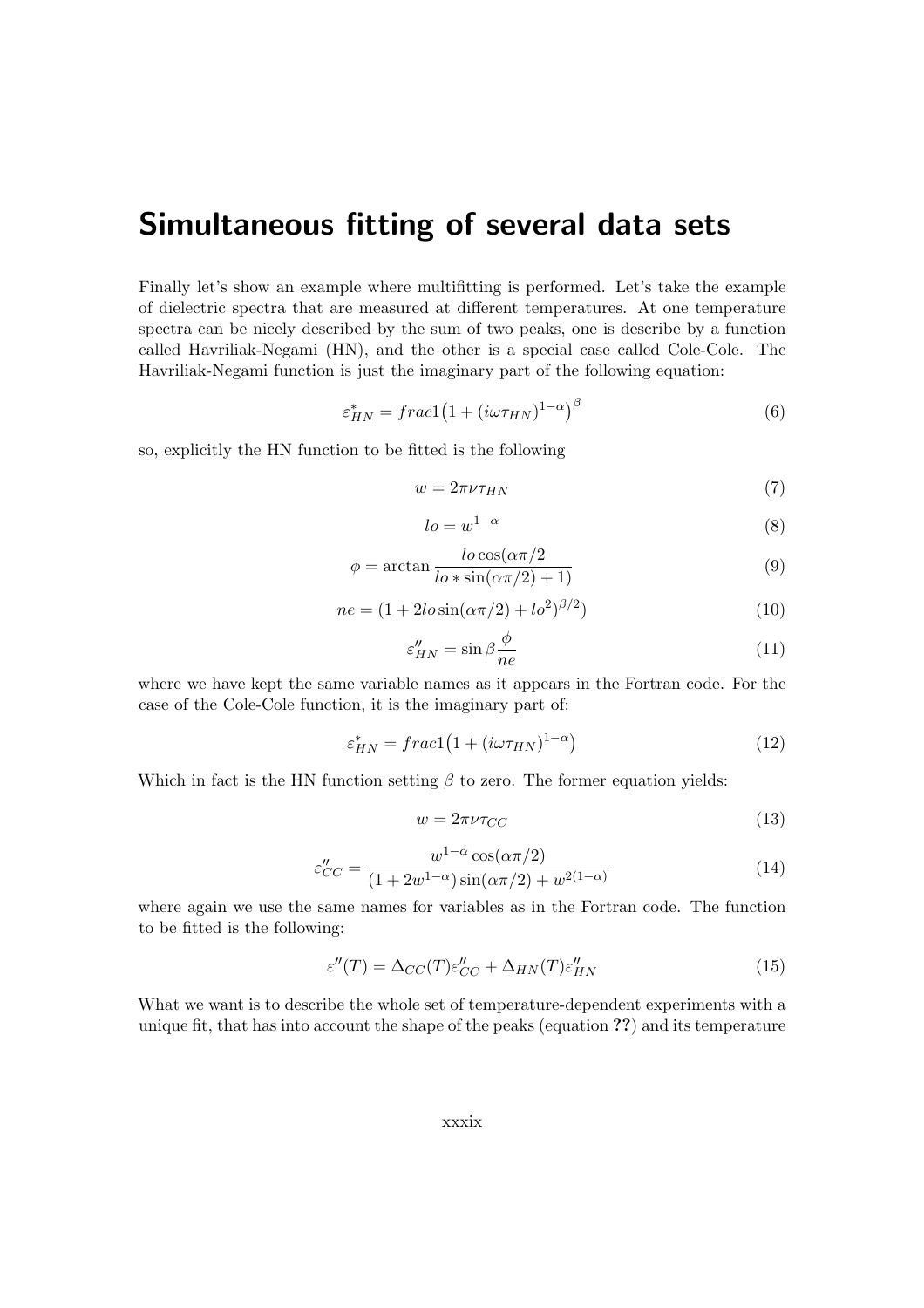dependence (equations ?? and ??. We will assign to the temperature dependence for the main peak ( $\alpha$  relaxation) an equation called Vogel-Fulcher-Tamman:

$$
\tau_{HN} = \tau_{HN,0} \exp \frac{D*T_0}{T - T_0}
$$
\n(16)

And for the secondary peak  $(\beta$  relaxation) an activated process:

$$
\tau_{CC} = \tau_{CC,0} \exp \frac{E}{T}
$$
 (17)

We have therefore a set of experiments performed at different temperatures (see equation ??) , being the position of the peak fixed by its temperature dependence(see equation ??). Therefore in the parameter file we must include the parameters for temperature dependence, plus the values for  $\Delta_{HN}, \Delta_{CC}, \alpha_{HN}, \beta_{HN}, \alpha_{CC}$  for each temperature. Of course, the parameter jumps that we don't want to change are set to zero.

# 17. Starting the fitting

Because in this case we have a series of data sets we have to do a couple o things before starting to fit:

- parameter file On the first line of the parameter line we have to increase the number of functions to be fitted to 4 (third number of the parameter file). Then you just only need to write the names of the input files and the output files, together with the number of the function you want to fit to the data.
- data sets Data sets must contain information about the temperature at which spectra were measured. To do that, the first word in input files must be "zvalues", the program will then automatically look for them in the next columns. First column is the number of values that characterize your experiment (it can be more than one!), and then the values (they must be ordered equally for all spectra). If you have a look at the preceding example you will se that input files were not containing the word zvalues: the program understands that there is none!
- fitting If you now fit the data, you will get every nwrite steps, as usually: the time left to finish the fitting, then the total  $\chi^2$ , and then the  $\chi^2$  associated to each fit to each data set.
- plotting If you want now to plot the first data set together with the fit type P1, to see the second data set type P2... and so on. However you will get quite ugly plots since data were taken at constant steps in logarithmic scale. To see the plots in loglog scale type "ll" (xaxis=log, and y axis=log). Plots are now muuuch nicer.
	- So, and now you can redo all the analysis as in the previous examples.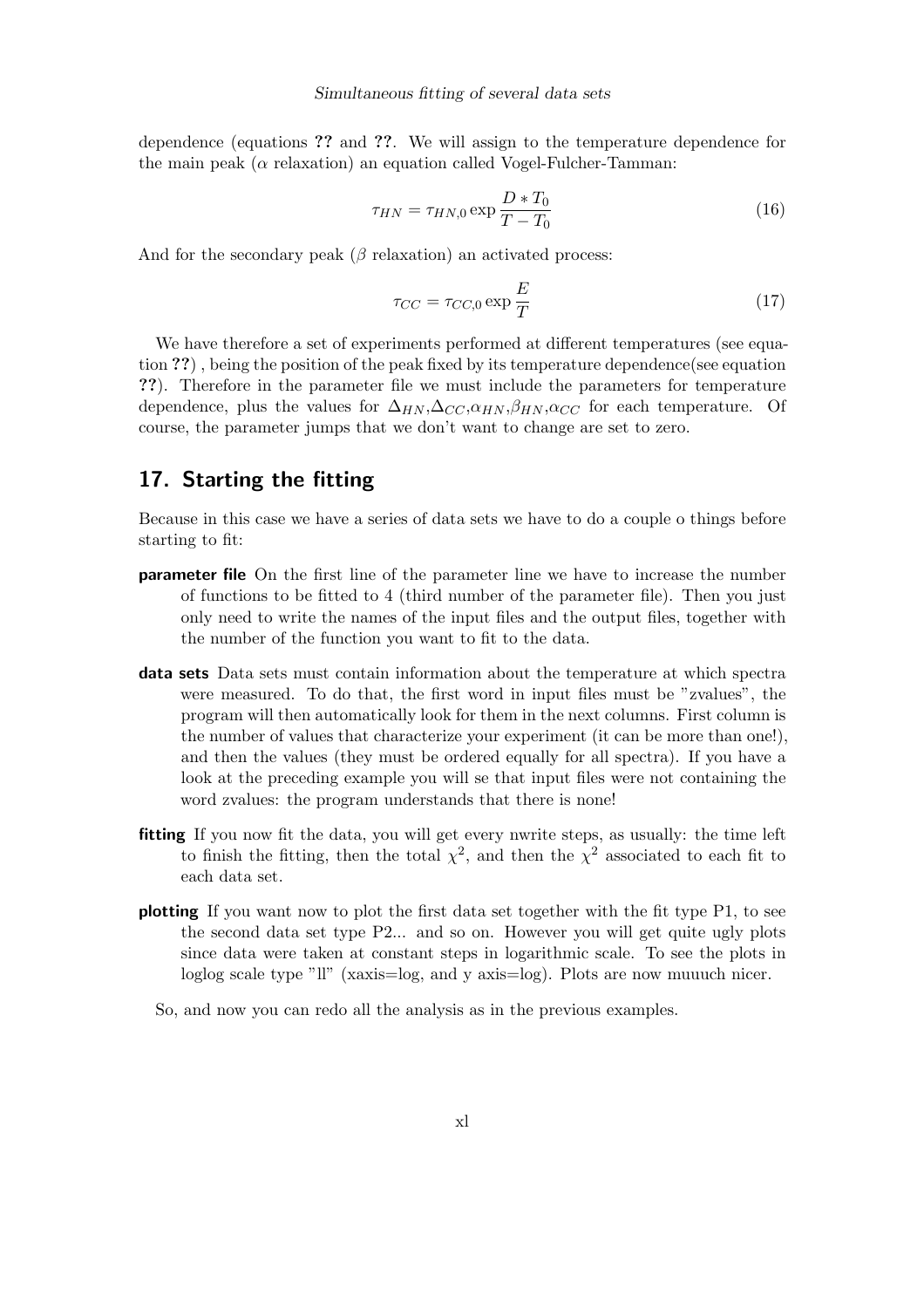

Figure 11.: Fitting of dielectric spectra, making explicit the components fitted using the PK option in FABADA.

# 18. Plotting separately each component

You can also plot the components for each peak separately by using the "pk" option in FABADA. Once your fitting is ready simply type pk followed by the number of function you want to plot separated in components, and you should get a graph such as this one 11. To do that let's have a look in the parameter file. As you can see in the last line (with the comment "Npeaks") there are 2 components (peaks) to be defined. To define the first one we set  $\delta_{HN} = 0$  for all spectra (so parameters from 6 to 15 are set to zero), and the second one is defined by setting  $\delta_{CC} = 0$  also for all functions (parameters from 16 to 25).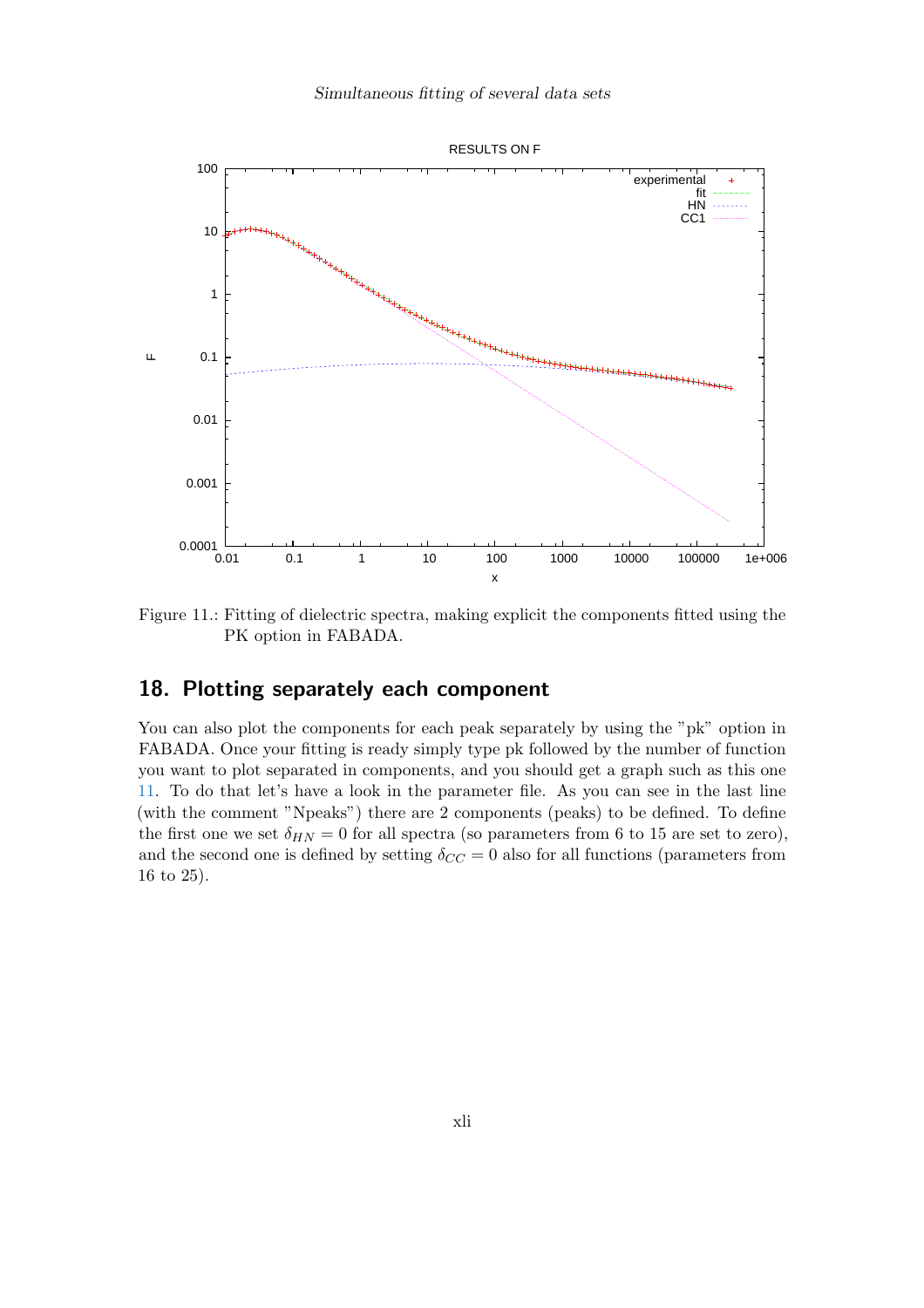# Part III. Appendix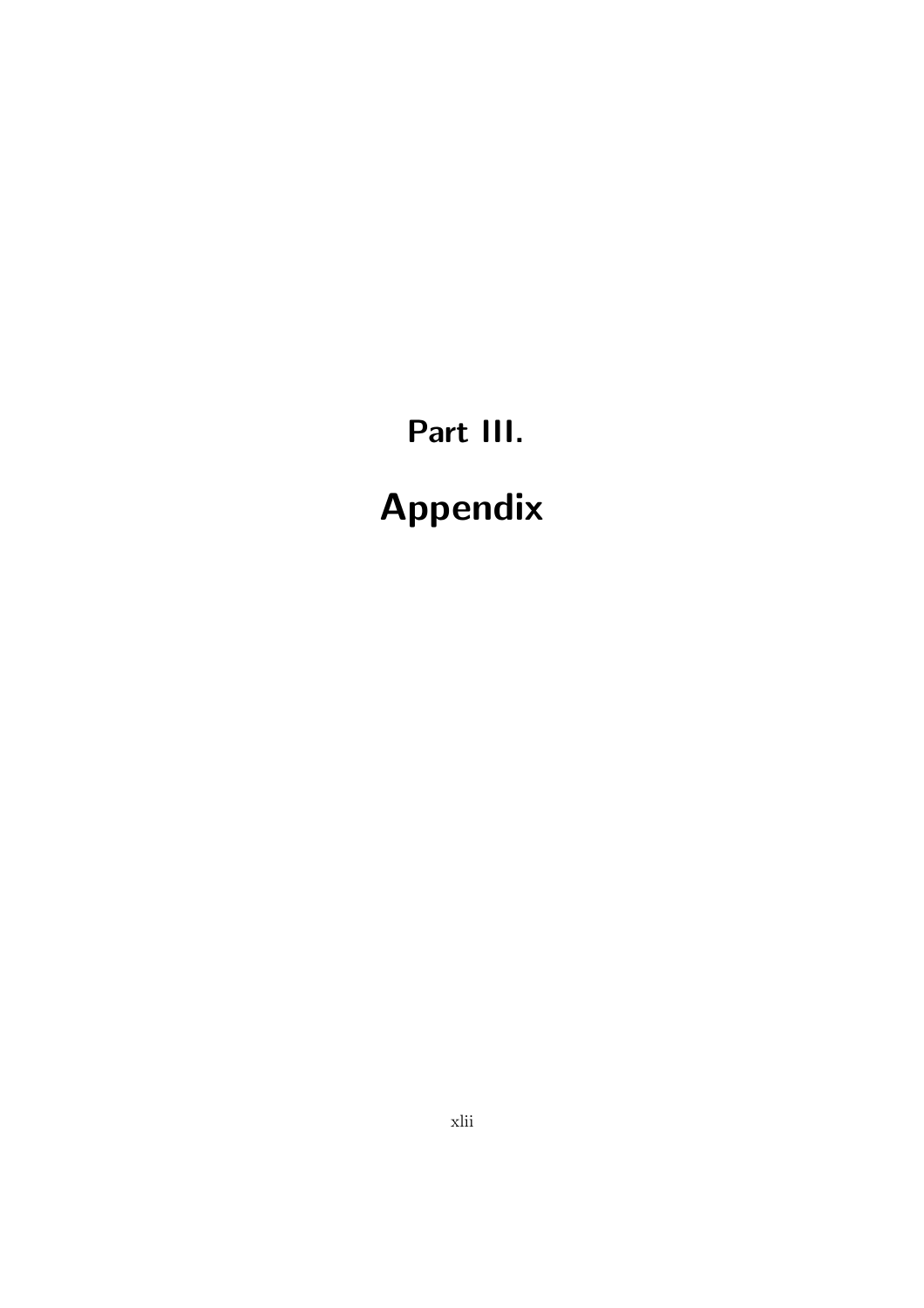# Functions currently included in the code

- Molecular fitting: Freon11
- Molecular fitting: Freon12
- Molecular fitting: Benzophenone
- Molecular fitting: CCl4
- Dielectric functions. HN+CC Williams ansatz (FIDEWA is used)
- Dielectric functions: HN+gauss Williams ansatz (FIDEWA is used)
- Dielectric functions: HN+CC
- Dielectric functions: HN+CC+CC
- Dielectric functions: HN+CC
- Dielectric functions: HN+CC as a function of the temperature using VFT
- Dielectric functions: HN+CC1+CC2 as a function of the temperature using VFT
- Dielectric functions: Polynome+CC1+CC2
- **58** Dielectric functions:  $(HN+CC1)$  with williams ansatz  $+ CC2$  (FIDEWA is used)
- Polynomial (9 degree)
- 3 Gaussian+quadratic bckg
- 3 Gaussian+log(quadratic bckg)
- 5 lorentzians+quadratic bckg
- 2 norm lorentz+quadratic bckg
- diffusion
- 112 diff+ROT iso(tau=0),  $+jumps(tau(ne.0)$
- 113 diff+ROT anisot $(tau=0)$
- Kohlrausch KWW
- 3 lorentz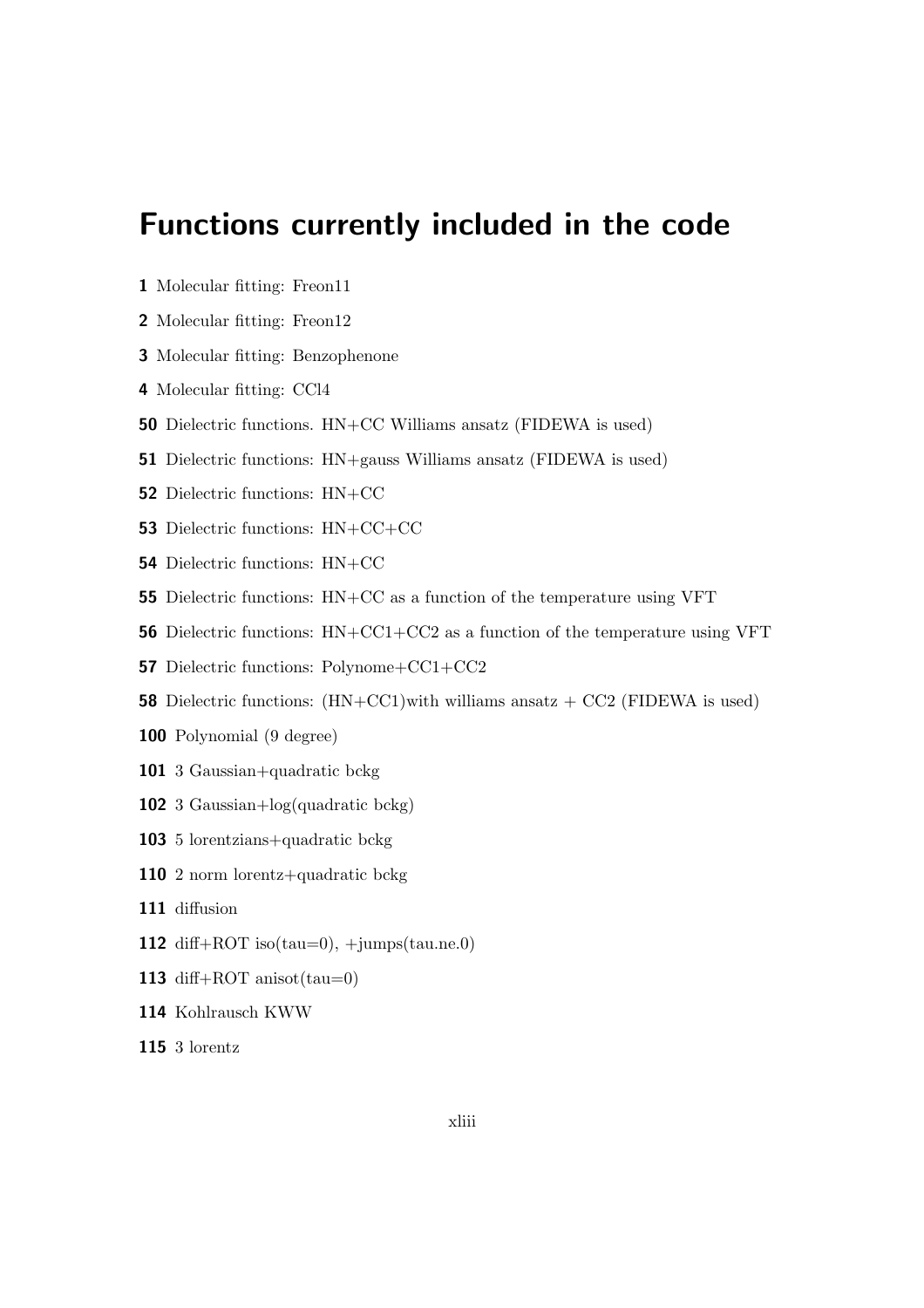### Functions currently included in the code

- **116** 1 gauss  $+$  2 lorentz
- 117 kink
- 118 difusion + confined motion
- **119** difusion  $+ 2$  confined motions
- 120 difusion + rotation + confined motion
- 121 flow  $+$  rotation
- 122 delta + 2 lorentz
- 123 Gauss  $(x)$  2 internal  $(Lor)$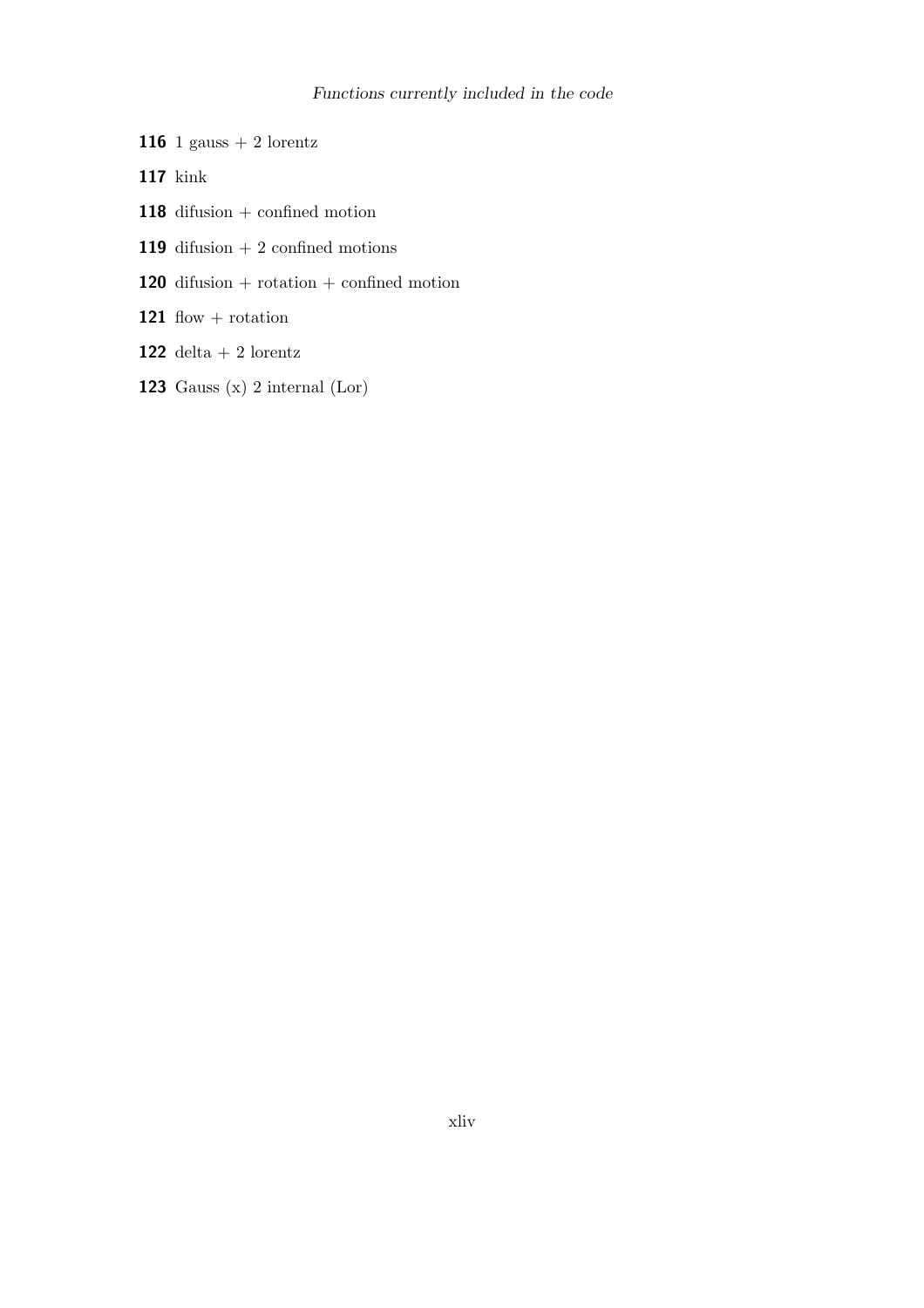# PLT files generated that may be changed

You can change the way to plot whatever (from data to parameter PDF or contour plots) by setting in the first line plotop equal to zero. But then you must write your own plt files. The best thing es let the program do it the first time, and then change what you do not like!. Here are the plt files used by FABADA:

f.plt plot function n f2.plt plot function 2 chi.plt plot chi as function of steps gpar.plt plot parameter PDF ct.plt contour plots cts.plt contour plots with surface pk.plt peaks plotting \*\*\*\*\* special plots (dielectric and mol. structure)\*\*\* p2cc.plt plot two cole-cole phncc.plt plot HN plus CC f2m.plt plot function 2 convoluted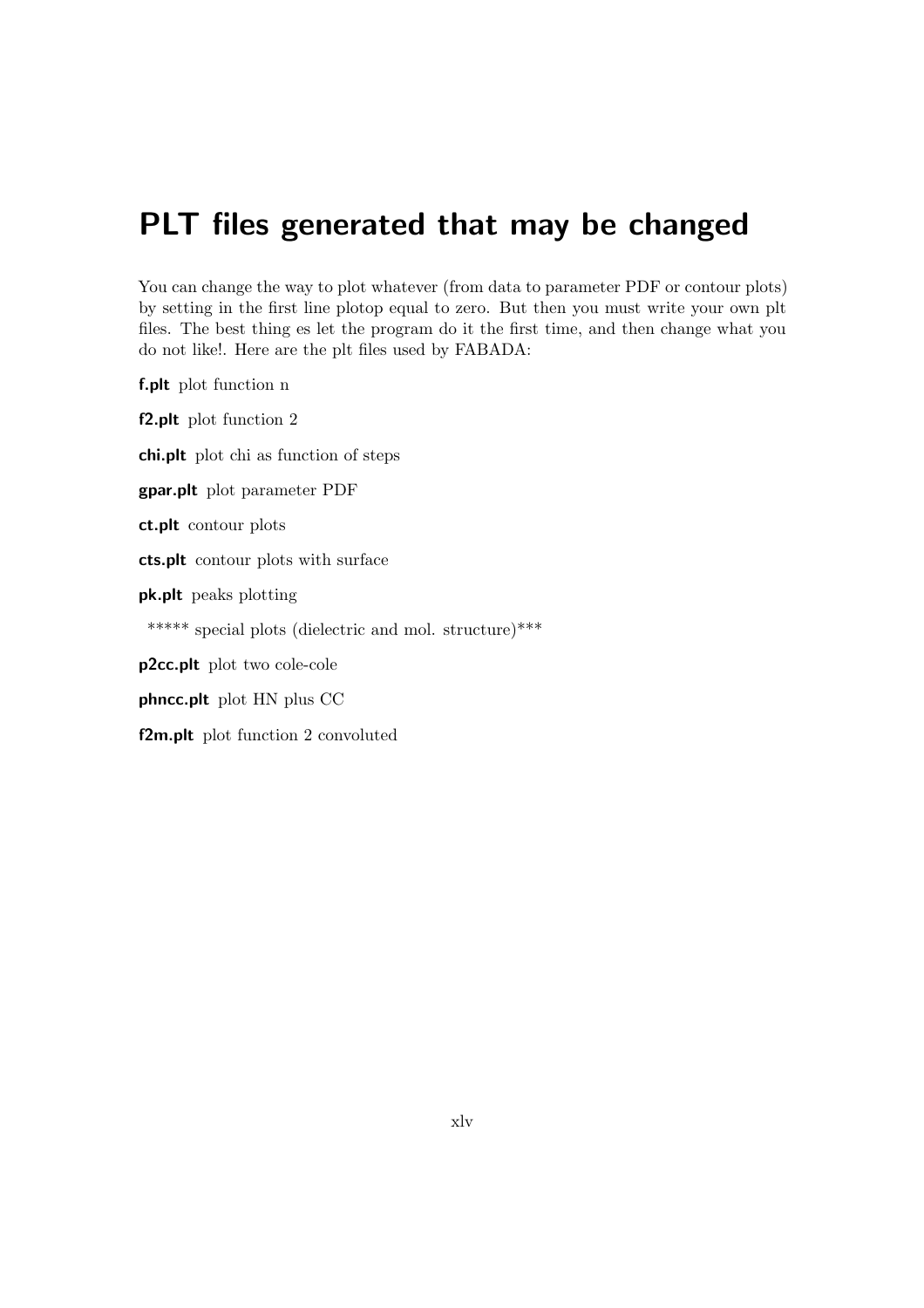# Known Bugs

a lot, but still to be discovered...